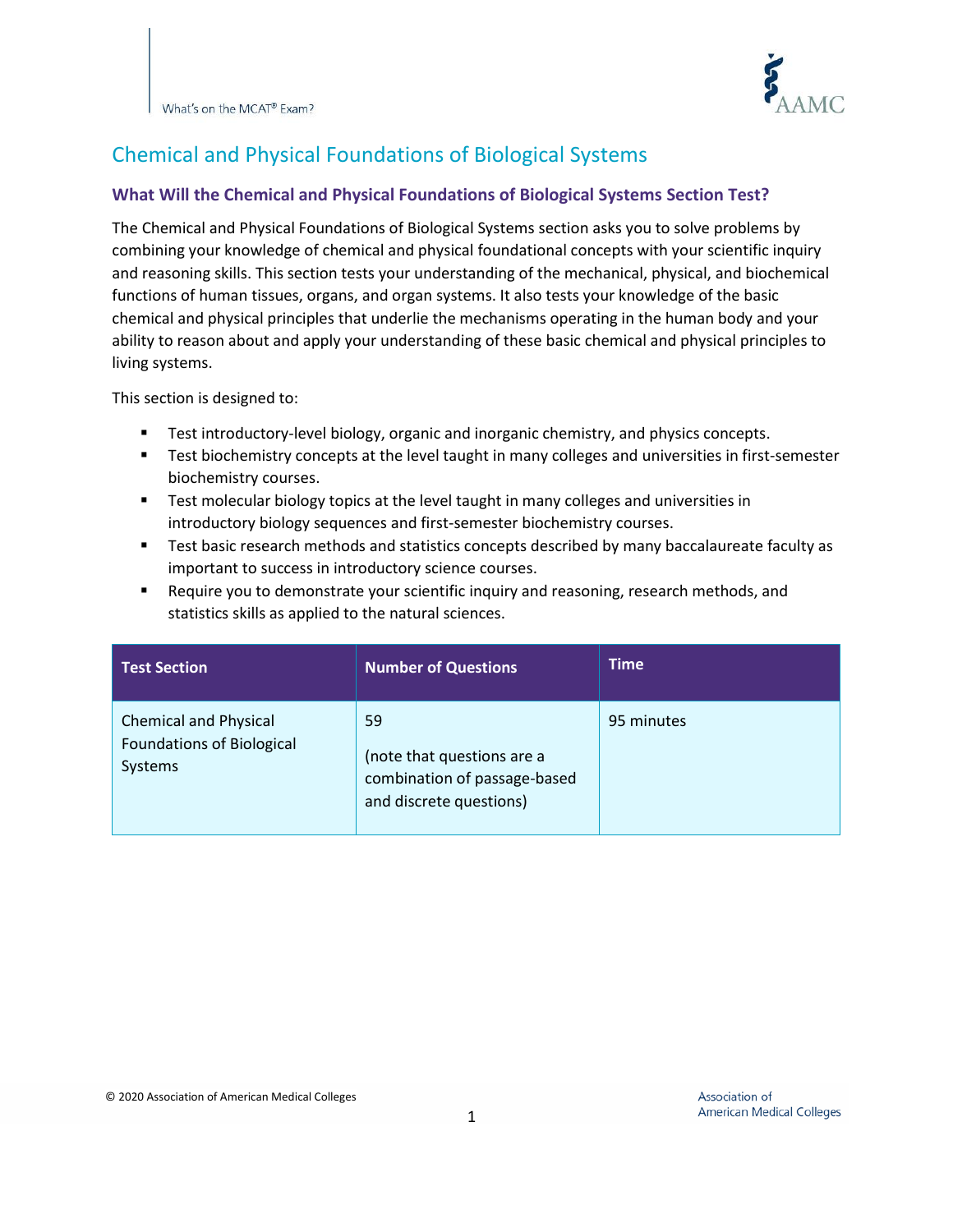

# **Scientific Inquiry and Reasoning Skills**

As a reminder, the scientific inquiry and reasoning skills you will be asked to demonstrate on this section of the exam are:

Knowledge of Scientific Concepts and Principles

- Demonstrating understanding of scientific concepts and principles.
- **■** Identifying the relationships between closely related concepts.

Scientific Reasoning and Problem-Solving

- Reasoning about scientific principles, theories, and models.
- Analyzing and evaluating scientific explanations and predictions.

Reasoning About the Design and Execution of Research

- Demonstrating understanding of important components of scientific research.
- Reasoning about ethical issues in research.

Data-Based and Statistical Reasoning

- **■** Interpreting patterns in data presented in tables, figures, and graphs.
- Reasoning about data and drawing conclusions from them.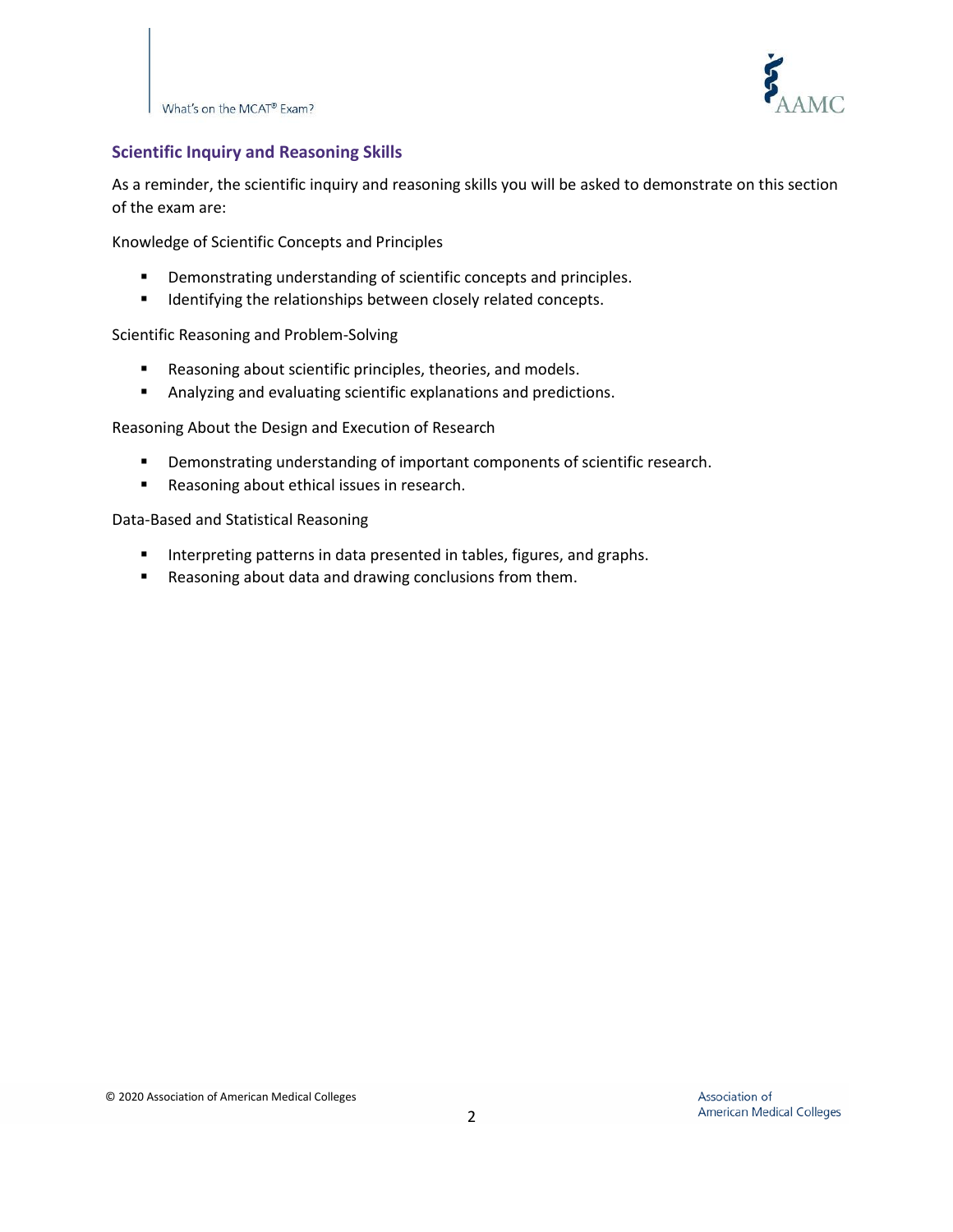

### **General Mathematical Concepts and Techniques**

It's important for you to know that questions on the natural, behavioral, and social sciences sections will ask you to use certain mathematical concepts and techniques. As the descriptions of the scientific inquiry and reasoning skills suggest, some questions will ask you to analyze and manipulate scientific data to show you can:

- Recognize and interpret linear, semilog, and log-log scales and calculate slopes from data found in figures, graphs, and tables.
- Demonstrate a general understanding of significant digits and the use of reasonable numerical estimates in performing measurements and calculations.
- Use metric units, including converting units within the metric system and between metric and English units (conversion factors will be provided when needed), and dimensional analysis (using units to balance equations).
- Perform arithmetic calculations involving the following: probability, proportion, ratio, percentage, and square-root estimations.
- Demonstrate a general understanding (Algebra II-level) of exponentials and logarithms (natural and base 10), scientific notation, and solving simultaneous equations.
- Demonstrate a general understanding of the following trigonometric concepts: definitions of basic (sine, cosine, tangent) and inverse (sin<sup>-1</sup>, cos<sup>-1</sup>, tan<sup>-1</sup>) functions; sin and cos values of 0°, 90°, and 180°; relationships between the lengths of sides of right triangles containing angles of 30°, 45°, and 60°.
- Demonstrate a general understanding of vector addition and subtraction and the right-hand rule (knowledge of dot and cross products is not required)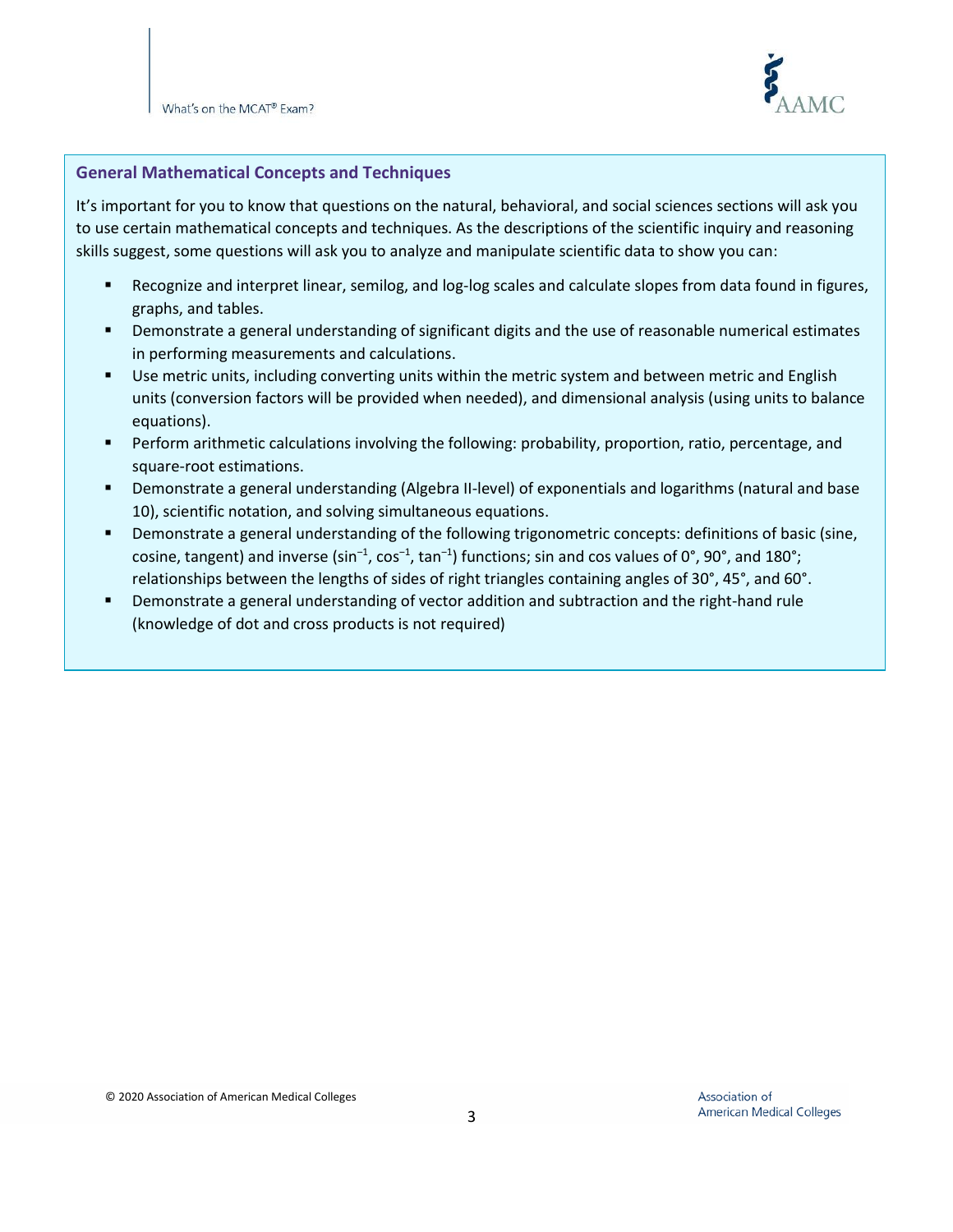



#### **Resource**

You will have access to the periodic table shown while answering questions in this section of the exam.

| 1          | <b>Periodic Table of the Elements</b> |                                      |            |             |            |            |             |             |             |             | 2           |             |             |             |                   |            |                 |
|------------|---------------------------------------|--------------------------------------|------------|-------------|------------|------------|-------------|-------------|-------------|-------------|-------------|-------------|-------------|-------------|-------------------|------------|-----------------|
| н<br>1.0   |                                       |                                      |            |             |            |            |             |             |             |             |             |             |             |             |                   |            | He<br>4.0       |
|            |                                       |                                      |            |             |            |            |             |             |             |             |             |             |             |             |                   |            |                 |
| 3<br>Li    | $\overline{4}$<br>Be                  |                                      |            |             |            |            |             |             |             |             |             | 5<br>B      | 6<br>C      | 7<br>N      | 8<br>$\mathbf{o}$ | 9<br>F     | 10<br><b>Ne</b> |
| 6.9        | 9.0                                   | 10.8<br>12.0<br>14.0<br>16.0<br>19.0 |            |             |            |            |             |             |             |             | 20.2        |             |             |             |                   |            |                 |
| 11         | 12                                    | 13<br>15<br>18<br>14<br>16<br>17     |            |             |            |            |             |             |             |             |             |             |             |             |                   |            |                 |
| Na         | Mg                                    |                                      |            |             |            |            |             |             |             |             |             | Al          | Si          | P           | S                 | <b>CI</b>  | Ar              |
| 23.0       | 24.3                                  |                                      |            |             |            |            |             |             |             |             |             | 27.0        | 28.1        | 31.0        | 32.1              | 35.5       | 39.9            |
| 19         | 20                                    | 21                                   | 22         | 23          | 24         | 25         | 26          | 27          | 28          | 29          | 30          | 31          | 32          | 33          | 34                | 35         | 36              |
| K          | Ca                                    | <b>Sc</b>                            | Τi         | $\mathbf v$ | cr         | Mn         | Fe          | Co          | Ni          | Cu          | Zn          | Ga          | Ge          | As          | <b>Se</b>         | Br         | Kr              |
| 39.1       | 40.1                                  | 45.0                                 | 47.9       | 50.9        | 52.0       | 54.9       | 55.8        | 58.9        | 58.7        | 63.5        | 65.4        | 69.7        | 72.6        | 74.9        | 79.0              | 79.9       | 83.8            |
| 37         | 38                                    | 39                                   | 40         | 41          | 42         | 43         | 44          | 45          | 46          | 47          | 48          | 49          | 50          | 51          | 52                | 53         | 54              |
| Rb<br>85.5 | Sr<br>87.6                            | Y<br>88.9                            | Zr<br>91.2 | Nb<br>92.9  | Mo<br>95.9 | Tc<br>(98) | Ru<br>101.1 | Rh<br>102.9 | Pd<br>106.4 | Aq<br>107.9 | Cd<br>112.4 | In<br>114.8 | Sn<br>118.7 | Sb<br>121.8 | Te<br>127.6       | I<br>126.9 | Xe<br>131.3     |
| 55         | 56                                    | 57                                   | 72         | 73          | 74         | 75         | 76          | 77          | 78          | 79          | 80          | 81          | 82          | 83          | 84                | 85         | 86              |
| Cs         | Ba                                    | $La*$                                | Hf         | Ta          | W          | Re         | Os          | Ir          | Pt          | Au          | Hg          | ΤI          | Pb          | Bi          | Po                | At         | <b>Rn</b>       |
| 132.9      | 137.3                                 | 138.9                                | 178.5      | 180.9       | 183.9      | 186.2      | 190.2       | 192.2       | 195.1       | 197.0       | 200.6       | 204.4       | 207.2       | 209.0       | (209)             | (210)      | (222)           |
| 87         | 88                                    | 89                                   | 104        | 105         | 106        | 107        | 108         | 109         | 110         | 111         | 112         | 113         | 114         | 115         | 116               | 117        | 118             |
| Fr         | Ra                                    | Act                                  | <b>Rf</b>  | Db          | Sq         | Bh         | <b>Hs</b>   | Mt          | Ds          | Rq          | cn          | Nh          | FI          | Mc          | Lv                | Ts         | Og              |
| (223)      | (226)                                 | (227)                                | (267)      | (268)       | (271)      | (270)      | (269)       | (278)       | (281)       | (282)       | (285)       | (286)       | (289)       | (289)       | (293)             | (294)      | (294)           |
|            |                                       |                                      |            |             |            |            |             |             |             |             |             |             |             |             |                   |            |                 |
|            |                                       |                                      |            | 58          | 59         | 60         | 61          | 62          | 63          | 64          | 65          | 66          | 67          | 68          | 69                | 70         | 71              |
|            |                                       |                                      | $\ast$     | Ce          | Pr         | Nd         | Pm          | Sm          | Eu          | Gd          | Tb          | Dy          | Ho          | Er          | Tm                | Yb         | Lu              |
|            |                                       |                                      |            | 140.1       | 140.9      | 144.2      | (145)       | 150.4       | 152.0       | 157.3       | 158.9       | 162.5       | 164.9       | 167.3       | 168.9             | 173.0      | 175.0           |

95

Am

 $(243)$ 

96

 $\mathsf{cm}$ 

 $(247)$ 

97

**Bk** 

 $(247)$ 

99

Es

 $(252)$ 

98

**Cf** 

 $(251)$ 

100

Fm

 $(257)$ 

101

Md

 $(258)$ 

102

 $\mathop{\mathsf{No}}$ 

 $(259)$ 

103

Lr

 $(266)$ 

© 2020 Association of American Medical Colleges

92

 $\mathsf{U}$ 

238.0

93

**Np** 

 $(237)$ 

94

Pu

 $(244)$ 

 $90$ 

Th

 $232.0$ 

t

91

Pa

 $(231)$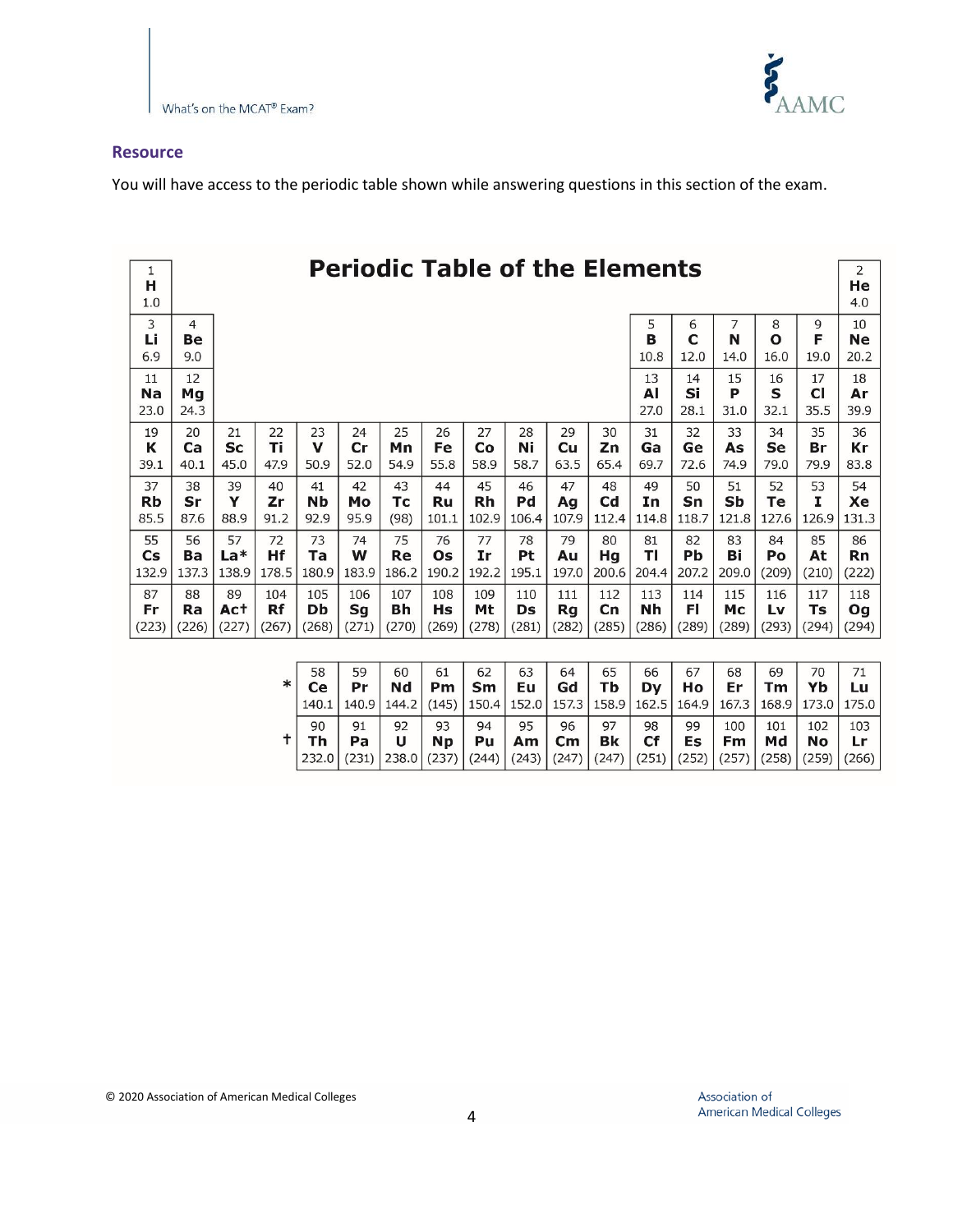

# **Chemical and Physical Foundations of Biological Systems Distribution of Questions by Discipline, Foundational Concept, and Scientific Inquiry and Reasoning Skill**

You may wonder how much chemistry you'll see on this section of the MCAT exam, how many questions you'll get about a particular foundational concept, or how the scientific inquiry and reasoning skills will be distributed on your exam. The questions you see are likely to be distributed in the ways described below. These are the approximate percentages of questions you'll see on a test for each discipline, foundational concept, and scientific inquiry and reasoning skill. (These percentages have been approximated to the nearest 5% and will vary from one test to another for a variety of reasons, including, but not limited to, controlling for question difficulty, using groups of questions that depend on a single passage, and using unscored field-test questions on each test form.)

# Discipline:

- **EXECTED** First-semester biochemistry, 25%
- Introductory biology, 5%
- General chemistry, 30%
- Organic chemistry, 15%
- Introductory physics, 25%

# Foundational Concept:

- Foundational Concept 4, 40%
- Foundational Concept 5, 60%

Scientific Inquiry and Reasoning Skill:

- Skill 1, 35%
- Skill 2, 45%
- Skill 3, 10%
- $\blacksquare$  Skill 4, 10%

# **Chemical and Physical Foundations of Biological Systems Framework of Foundational Concepts and Content Categories**

**Foundational Concept 4**: Complex living organisms transport materials, sense their environment, process signals, and respond to changes using processes understood in terms of physical principles.

The content categories for this foundational concept are:

- 4A. Translational motion, forces, work, energy, and equilibrium in living systems.
- 4B. Importance of fluids for the circulation of blood, gas movement, and gas exchange.
- 4C. Electrochemistry and electrical circuits and their elements.
- 4D. How light and sound interact with matter.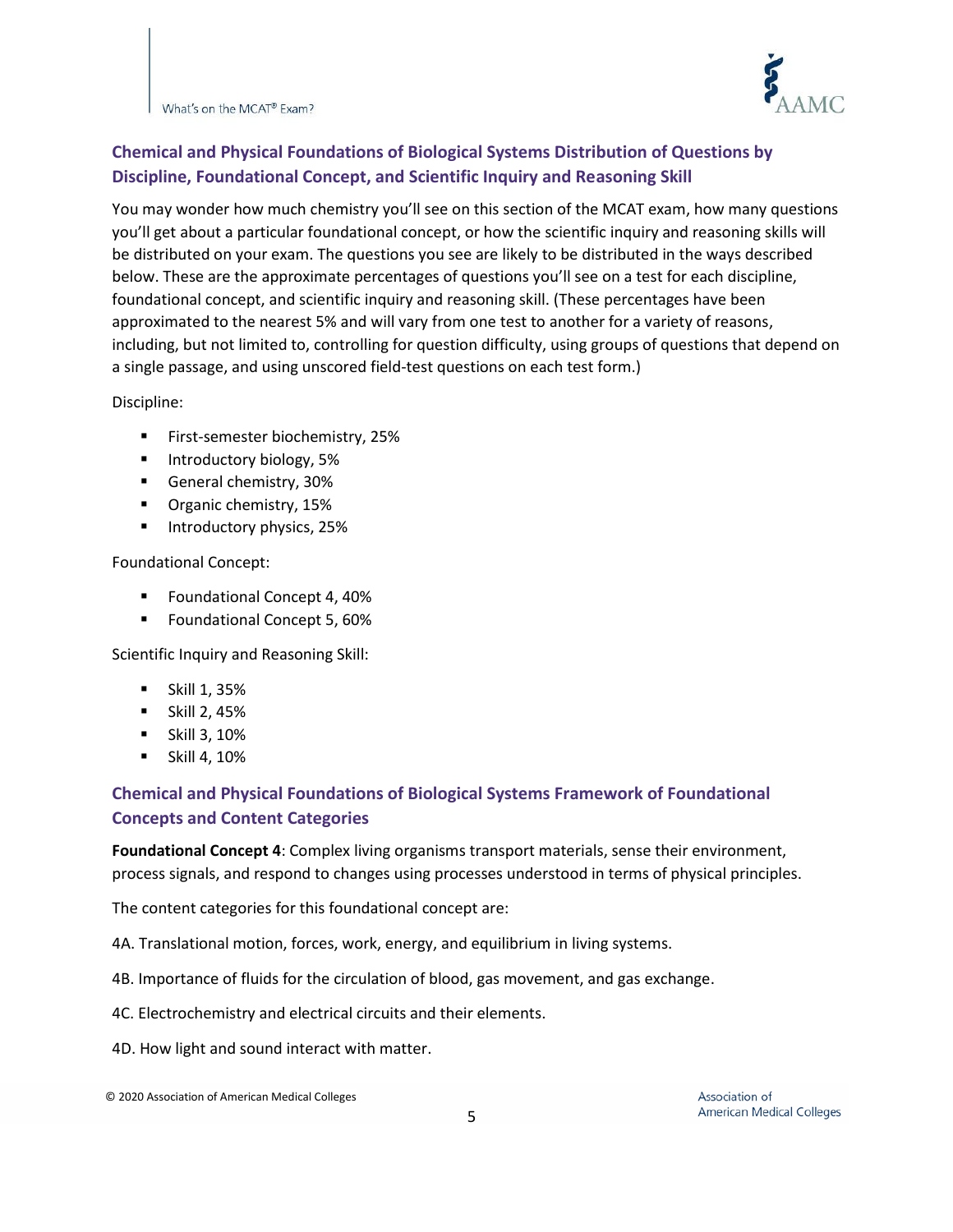

4E. Atoms, nuclear decay, electronic structure, and atomic chemical behavior.

**Foundational Concept 5**: The principles that govern chemical interactions and reactions form the basis for a broader understanding of the molecular dynamics of living systems.

The content categories for this foundational concept are:

- 5A. Unique nature of water and its solutions.
- 5B. Nature of molecules and intermolecular interactions.
- 5C. Separation and purification methods.
- 5D. Structure, function, and reactivity of biologically relevant molecules.
- 5E. Principles of chemical thermodynamics and kinetics.

# **How Foundational Concepts and Content Categories Fit Together**

The MCAT exam asks you to solve problems by combining your knowledge of concepts with your scientific inquiry and reasoning skills. The figure below illustrates how foundational concepts, content categories, and scientific inquiry and reasoning skills intersect when test questions are written.

|                    | <b>Foundational Concept 1</b> |                                                                                     |             | <b>Foundational Concept 2</b> |                                                      |             |  |
|--------------------|-------------------------------|-------------------------------------------------------------------------------------|-------------|-------------------------------|------------------------------------------------------|-------------|--|
|                    | Content                       | <b>Content</b>                                                                      | Content     | Content                       | Content                                              | Content     |  |
| <b>Skill</b>       | Category 1A                   | Category 1B                                                                         | Category 1C | Category 2A                   | Category 2B                                          | Category 2C |  |
| Skill 1            |                               |                                                                                     |             |                               | Each cell represents the point at which foundational |             |  |
| Skill <sub>2</sub> |                               | concepts, content categories, and scientific inquiry and<br>reasoning skills cross. |             |                               |                                                      |             |  |
| Skill 3            |                               | Test questions are written at the intersections of the<br>knowledge and skills.     |             |                               |                                                      |             |  |
| Skill 4            |                               |                                                                                     |             |                               |                                                      |             |  |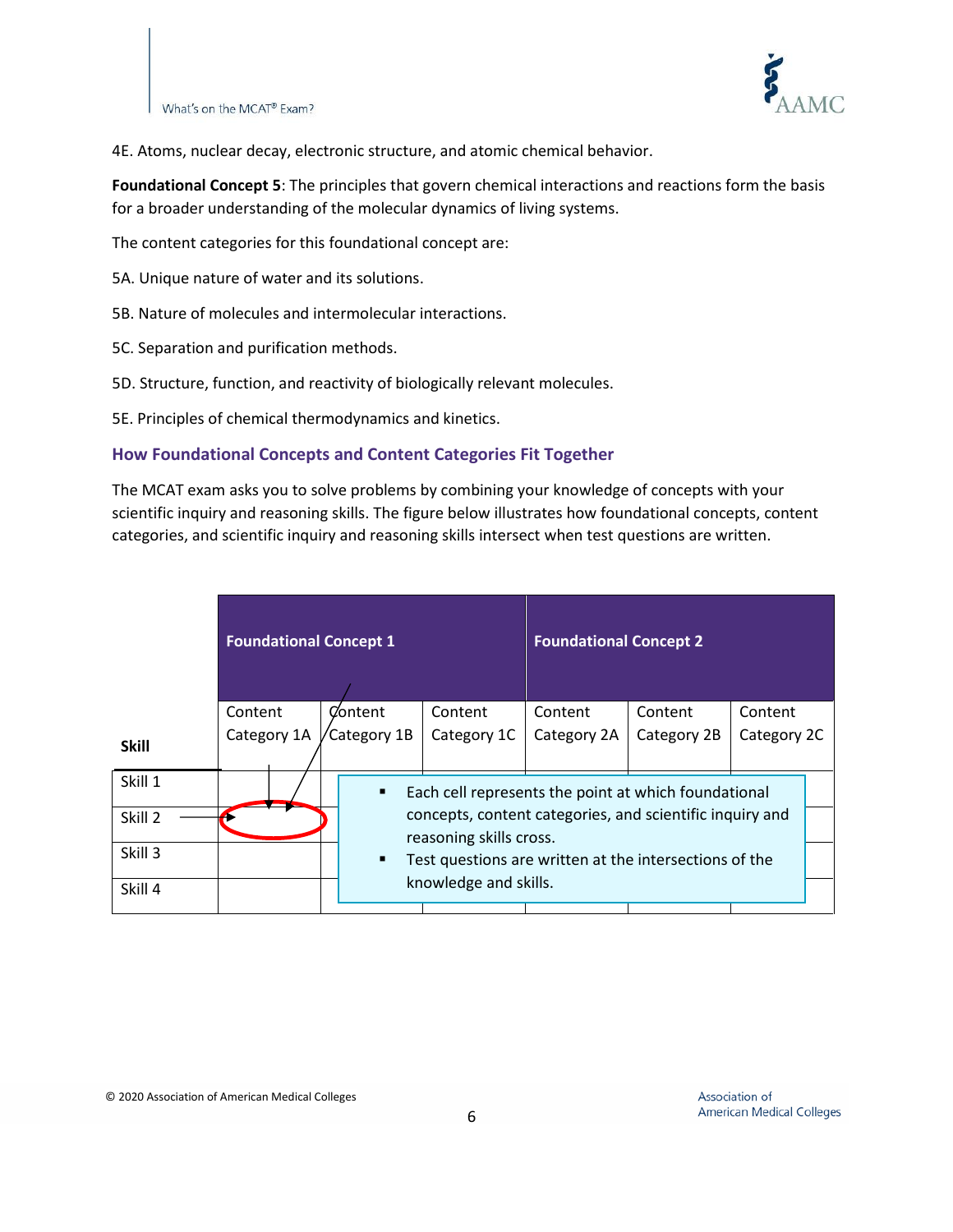

# **Understanding the Foundational Concepts and Content Categories in the Chemical and Physical Foundations of Biological Systems Outline**

The following are detailed explanations of each foundational concept and related content categories tested in this section. As with the Biological and Biochemical Foundations of Living Systems section, lists describing the specific topics and subtopics that define each content category for this section are provided. The same content list is provided to the writers who develop the content of the exam. Here is an excerpt from the content list.

# EXCERPT FROM THE CHEMICAL AND PHYSICAL FOUNDATIONS OF BIOLOGICAL SYSTEMS OUTLINE

|        | <b>Separations and Purifications (OC, BC)</b><br>Topic                                          |
|--------|-------------------------------------------------------------------------------------------------|
| ٠<br>٠ | Extraction: distribution of solute between two immiscible solvents < - Subtopic<br>Distillation |
| п      | Chromatography: basic principles involved in separation process                                 |
|        | Column chromatography<br>$\circ$                                                                |
|        | Gas-liquid chromatography<br>٠                                                                  |
|        | High pressure liquid chromatography<br>٠                                                        |
|        | Paper chromatography<br>$\circ$                                                                 |
|        | Thin-layer chromatography<br>$\circ$                                                            |
|        | Separation and purification of peptides and proteins (BC)                                       |
|        | Electrophoresis<br>$\circ$                                                                      |
|        | Quantitative analysis<br>$\circ$                                                                |
|        | Chromatography<br>$\circ$                                                                       |
|        | Size-exclusion<br>٠                                                                             |
|        | Ion-exchange                                                                                    |
|        | Affinity<br>٠                                                                                   |
|        | Racemic mixtures, separation of enantiomers (OC)                                                |

The abbreviations in parentheses indicate the course(s) in which undergraduate students at many colleges and universities learn about the topics and associated subtopics. The course abbreviations are:

- BC: first semester of biochemistry
- BIO: two-semester sequence of introductory biology
- GC: two-semester sequence of general chemistry
- OC: two-semester sequence of organic chemistry
- PHY: two-semester sequence of introductory physics

In preparing for the MCAT exam, you will be responsible for learning the topics and associated subtopics at the levels taught at many colleges and universities in the courses listed in parentheses. A small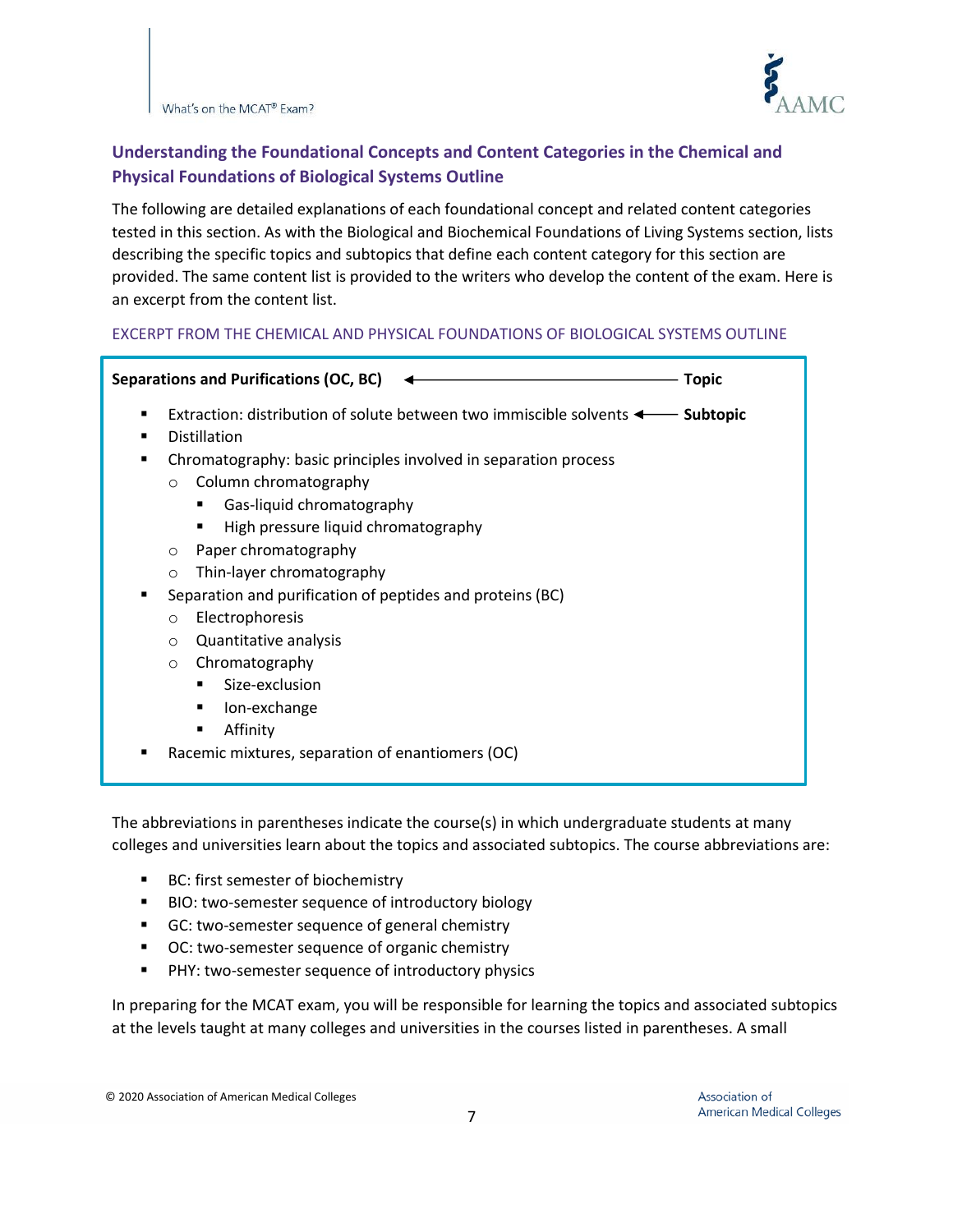

number of subtopics have course abbreviations indicated in parentheses. In those cases, you are responsible *only* for learning the subtopics as they are taught in the course(s) indicated.

Using the excerpt above as an example:

- You are responsible for learning about the topic Separations and Purifications at the level taught in a typical two-semester organic chemistry sequence *and* in a typical first-semester biochemistry course.
- You are responsible for learning about the subtopic Separation and purifications of peptides and proteins (and sub-subtopics) *only* at the level taught in a first-semester biochemistry course.
- You are responsible for learning about the subtopic Racemic mixtures, separation of enantiomers *only* at the level taught in a two-semester organic chemistry course.

Remember that course content at your school may differ from course content at other colleges and universities. The topics and subtopics described in this chapter may be covered in courses with titles that are different from those listed here. Your prehealth advisor and faculty are important resources for your questions about course content.

# **Please Note**

Topics that appear on multiple content lists will be treated differently. Questions will focus on the topics as they are described in the narrative for the content category.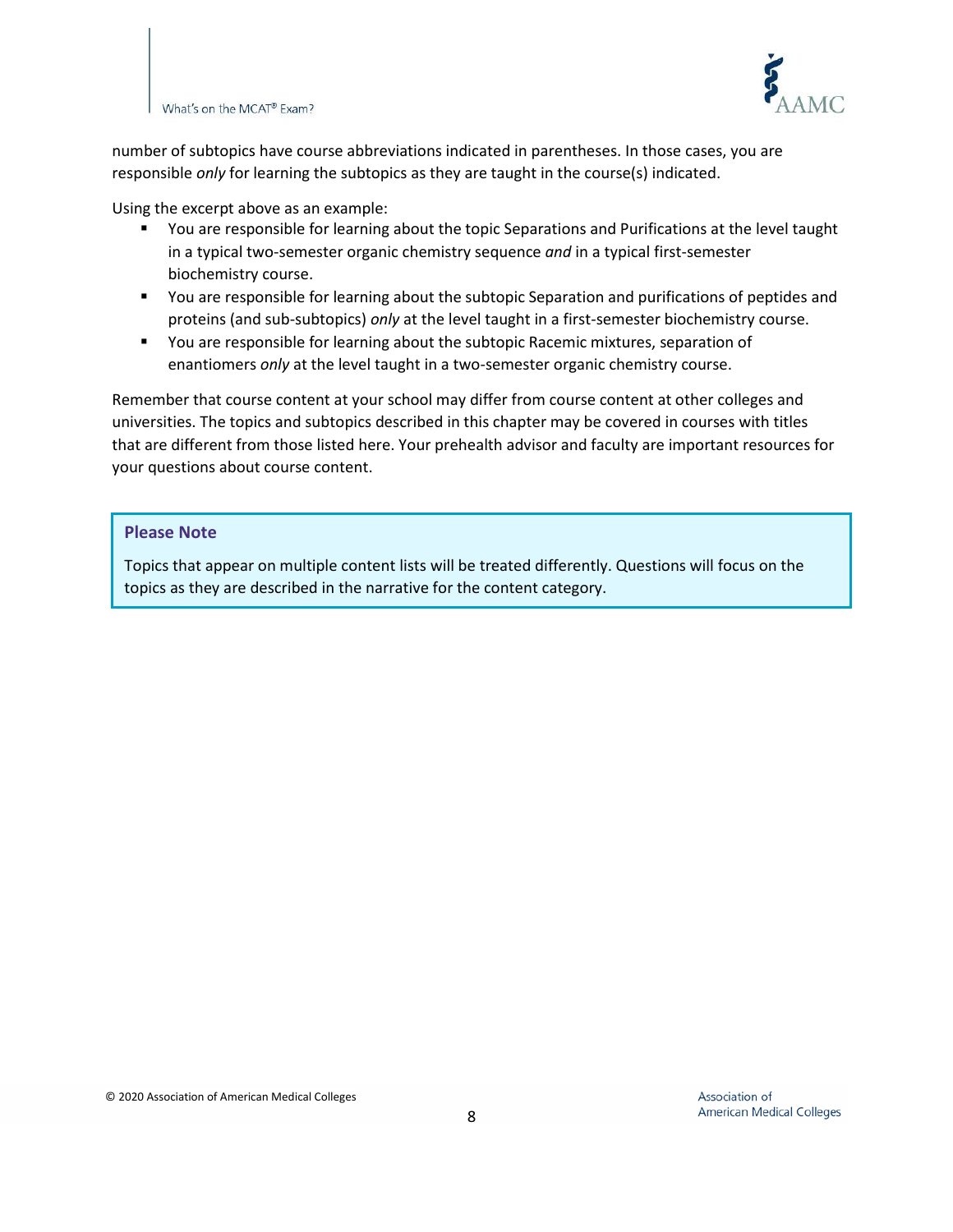

#### **Chemical and Physical Foundations of Biological Systems**

#### **Foundational Concept 4**

Complex living organisms transport materials, sense their environment, process signals, and respond to changes using processes that can be understood in terms of physical principles.

The processes that take place within organisms follow the laws of physics. They can be quantified with equations that model the behavior at a fundamental level. For example, the principles of electromagnetic radiation and its interactions with matter can be exploited to generate structural information about molecules or to generate images of the human body. So, too, can atomic structure be used to predict the physical and chemical properties of atoms, including the amount of electromagnetic energy required to cause ionization.

#### **Content Categories**

- Category 4A focuses on motion and its causes and various forms of energy and their interconversions.
- *Category 4B* focuses on the behavior of fluids, which is relevant to the functioning of the pulmonary and circulatory systems.
- *Category 4C* emphasizes the nature of electrical currents and voltages, how energy can be converted into electrical forms that can be used to perform chemical transformations or work, and how electrical impulses can be transmitted over long distances in the nervous system.
- **Example 3** Category 4D focuses on the properties of light and sound, how the interactions of light and sound with matter can be used by an organism to sense its environment, and how these interactions can also be used to generate structural information or images.
- Category 4E focuses on subatomic particles, the atomic nucleus, nuclear radiation, the structure of the atom, and how the configuration of any particular atom can be used to predict its physical and chemical properties.

With these building blocks, medical students will be able to use core principles of physics to learn about the physiological functions of the respiratory, cardiovascular, and neurological systems in health and disease.

| 4A: Translational motion, forces, work, energy, and                                                                                                         | <b>Translational Motion (PHY)</b>                             |
|-------------------------------------------------------------------------------------------------------------------------------------------------------------|---------------------------------------------------------------|
| equilibrium in living systems                                                                                                                               | Units and dimensions                                          |
| The motion of any object can be described in terms of                                                                                                       | ■ Vectors, components                                         |
| displacement, velocity, and acceleration. Objects                                                                                                           | ■ Vector addition                                             |
| accelerate when subjected to external forces and are at                                                                                                     | • Speed, velocity (average and instantaneous)<br>Acceleration |
| equilibrium when the net force and the net torque<br>acting on them are zero. Many aspects of motion can<br>be calculated with the knowledge that energy is | Force (PHY)                                                   |
| conserved, even though it may be converted into                                                                                                             | " Newton's First Law, inertia                                 |
| different forms. In a living system, the energy for                                                                                                         | Newton's Second Law $(F = ma)$                                |

© 2020 Association of American Medical Colleges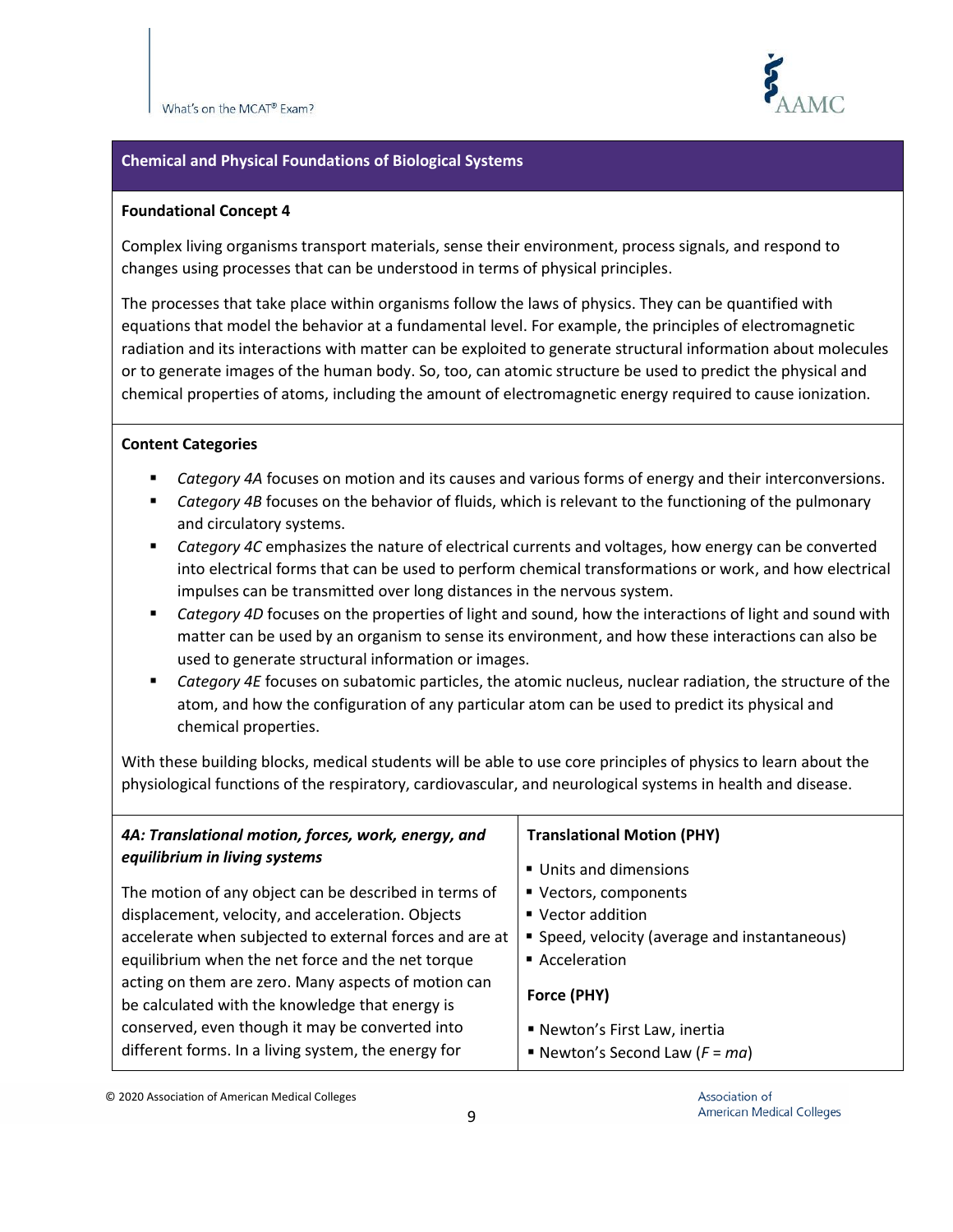

| motion comes from the metabolism of fuel molecules,<br>but the energetic requirements remain subject to the<br>same physical principles.                                                                                                                                                                                                                                                                                                                                                     | " Newton's Third Law, forces equal and opposite<br>Friction, static and kinetic<br>■ Center of mass                                                                                                                                                                                                                                                                                               |  |  |
|----------------------------------------------------------------------------------------------------------------------------------------------------------------------------------------------------------------------------------------------------------------------------------------------------------------------------------------------------------------------------------------------------------------------------------------------------------------------------------------------|---------------------------------------------------------------------------------------------------------------------------------------------------------------------------------------------------------------------------------------------------------------------------------------------------------------------------------------------------------------------------------------------------|--|--|
| The content in this category covers several physics                                                                                                                                                                                                                                                                                                                                                                                                                                          | <b>Equilibrium (PHY)</b>                                                                                                                                                                                                                                                                                                                                                                          |  |  |
| topics relevant to living systems including translational<br>motion, forces, work, energy, and equilibrium.                                                                                                                                                                                                                                                                                                                                                                                  | " Vector analysis of forces acting on a point object<br>" Torques, lever arms                                                                                                                                                                                                                                                                                                                     |  |  |
|                                                                                                                                                                                                                                                                                                                                                                                                                                                                                              | Work (PHY)                                                                                                                                                                                                                                                                                                                                                                                        |  |  |
|                                                                                                                                                                                                                                                                                                                                                                                                                                                                                              | ■ Work done by a constant force: $W = Fd \cos \vartheta$<br>■ Mechanical advantage<br>" Work Kinetic Energy Theorem<br>Conservative forces                                                                                                                                                                                                                                                        |  |  |
|                                                                                                                                                                                                                                                                                                                                                                                                                                                                                              | <b>Energy of Point Object Systems (PHY)</b>                                                                                                                                                                                                                                                                                                                                                       |  |  |
|                                                                                                                                                                                                                                                                                                                                                                                                                                                                                              | Kinetic Energy: $KE = 12mv^2$ ; units<br>• Potential Energy<br>$\circ$ PE = mgh (gravitational, local)<br>$\circ$ PE = ½kx <sup>2</sup> (spring)<br>" Conservation of energy<br>" Power, units<br><b>Periodic Motion (PHY)</b><br>Amplitude, frequency, phase<br>" Transverse and longitudinal waves: wavelength<br>and propagation speed                                                         |  |  |
| 4B: Importance of fluids for the circulation of blood,<br>gas movement, and gas exchange<br>Fluids are featured in several physiologically important<br>processes, including the circulation of blood, gas<br>movement into and out of the lungs, and gas exchange<br>with the blood. The energetic requirements of fluid<br>dynamics can be modeled using physical equations. A<br>thorough understanding of fluids is necessary to<br>understand the origins of numerous forms of disease. | <b>Fluids (PHY)</b><br>• Density, specific gravity<br><b>Buoyancy, Archimedes' Principle</b><br>■ Hydrostatic pressure<br>o Pascal's Law<br>$\circ$ Hydrostatic pressure; P = $\rho gh$ (pressure vs.<br>depth)<br>" Viscosity: Poiseuille Flow<br>Continuity equation $(A \cdot v = constant)$<br>" Concept of turbulence at high velocities<br>■ Surface tension<br><b>Bernoulli's equation</b> |  |  |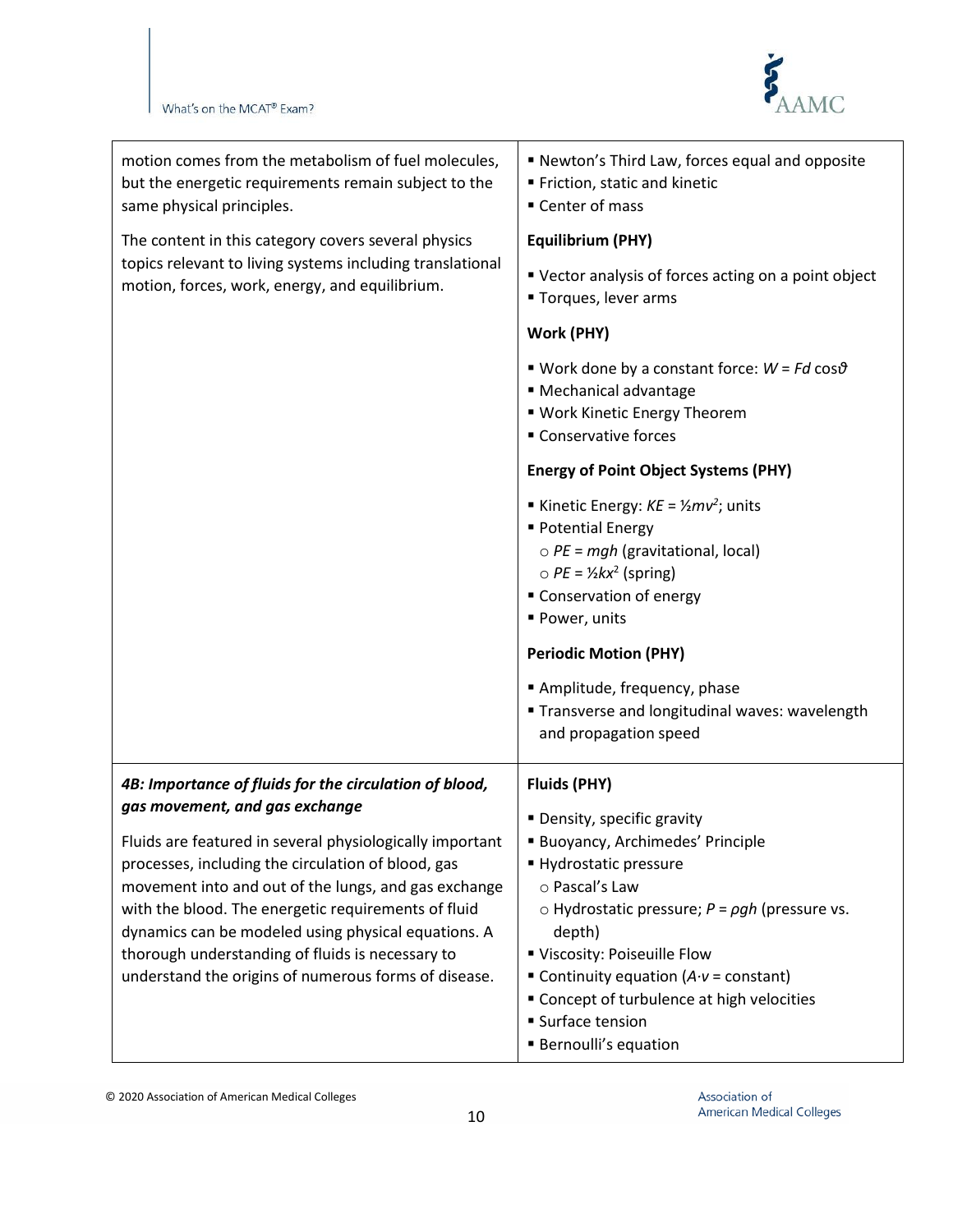

| The content in this category covers hydrostatic                                                                                                                                                                                                                                                                                                                                                                                                                                                                | " Venturi effect, pitot tube                                                                                                                                                                                                                                                                                                                                                                                                                                                                                                                                                                                                                                                                        |
|----------------------------------------------------------------------------------------------------------------------------------------------------------------------------------------------------------------------------------------------------------------------------------------------------------------------------------------------------------------------------------------------------------------------------------------------------------------------------------------------------------------|-----------------------------------------------------------------------------------------------------------------------------------------------------------------------------------------------------------------------------------------------------------------------------------------------------------------------------------------------------------------------------------------------------------------------------------------------------------------------------------------------------------------------------------------------------------------------------------------------------------------------------------------------------------------------------------------------------|
| pressure, fluid flow rates, viscosity, the Kinetic<br>Molecular Theory of Gases, and the Ideal Gas Law.                                                                                                                                                                                                                                                                                                                                                                                                        | <b>Circulatory System (BIO)</b>                                                                                                                                                                                                                                                                                                                                                                                                                                                                                                                                                                                                                                                                     |
|                                                                                                                                                                                                                                                                                                                                                                                                                                                                                                                | Arterial and venous systems; pressure and flow<br>characteristics                                                                                                                                                                                                                                                                                                                                                                                                                                                                                                                                                                                                                                   |
|                                                                                                                                                                                                                                                                                                                                                                                                                                                                                                                | Gas Phase (GC, PHY)                                                                                                                                                                                                                                                                                                                                                                                                                                                                                                                                                                                                                                                                                 |
|                                                                                                                                                                                                                                                                                                                                                                                                                                                                                                                | Absolute temperature, K, Kelvin scale<br>" Pressure, simple mercury barometer<br>Molar volume at 0°C and 1 atm = 22.4 L/mol<br>■ Ideal gas<br>o Definition<br>$\circ$ Ideal Gas Law: PV = nRT<br>$\circ$ Boyle's Law: $PV = constant$<br>$\circ$ Charles' Law: $V/T = constant$<br>$\circ$ Avogadro's Law: $V/n = constant$<br>Kinetic Molecular Theory of Gases<br>o Heat capacity at constant volume and at<br>constant pressure (PHY)<br>o Boltzmann's Constant (PHY)<br>" Deviation of real gas behavior from Ideal Gas Law<br>$\circ$ Qualitative<br>○ Quantitative (Van der Waals' Equation)<br>Partial pressure, mole fraction<br>" Dalton's Law relating partial pressure to<br>composition |
| 4C: Electrochemistry and electrical circuits and their<br>elements                                                                                                                                                                                                                                                                                                                                                                                                                                             | <b>Electrostatics (PHY)</b>                                                                                                                                                                                                                                                                                                                                                                                                                                                                                                                                                                                                                                                                         |
| Charged particles can be set in motion by the action of<br>an applied electrical field and can be used to transmit<br>energy or information over long distances. The energy<br>released during certain chemical reactions can be<br>converted to electrical energy, which can be harnessed<br>to perform other reactions or work.<br>Physiologically, a concentration gradient of charged<br>particles is set up across the cell membrane of neurons<br>at considerable energetic expense. This allows for the | " Charge, conductors, charge conservation<br>■ Insulators<br>" Coulomb's Law<br>■ Electric field E<br>o Field lines<br>o Field due to charge distribution<br>Electrostatic energy, electric potential at a point in<br>space                                                                                                                                                                                                                                                                                                                                                                                                                                                                        |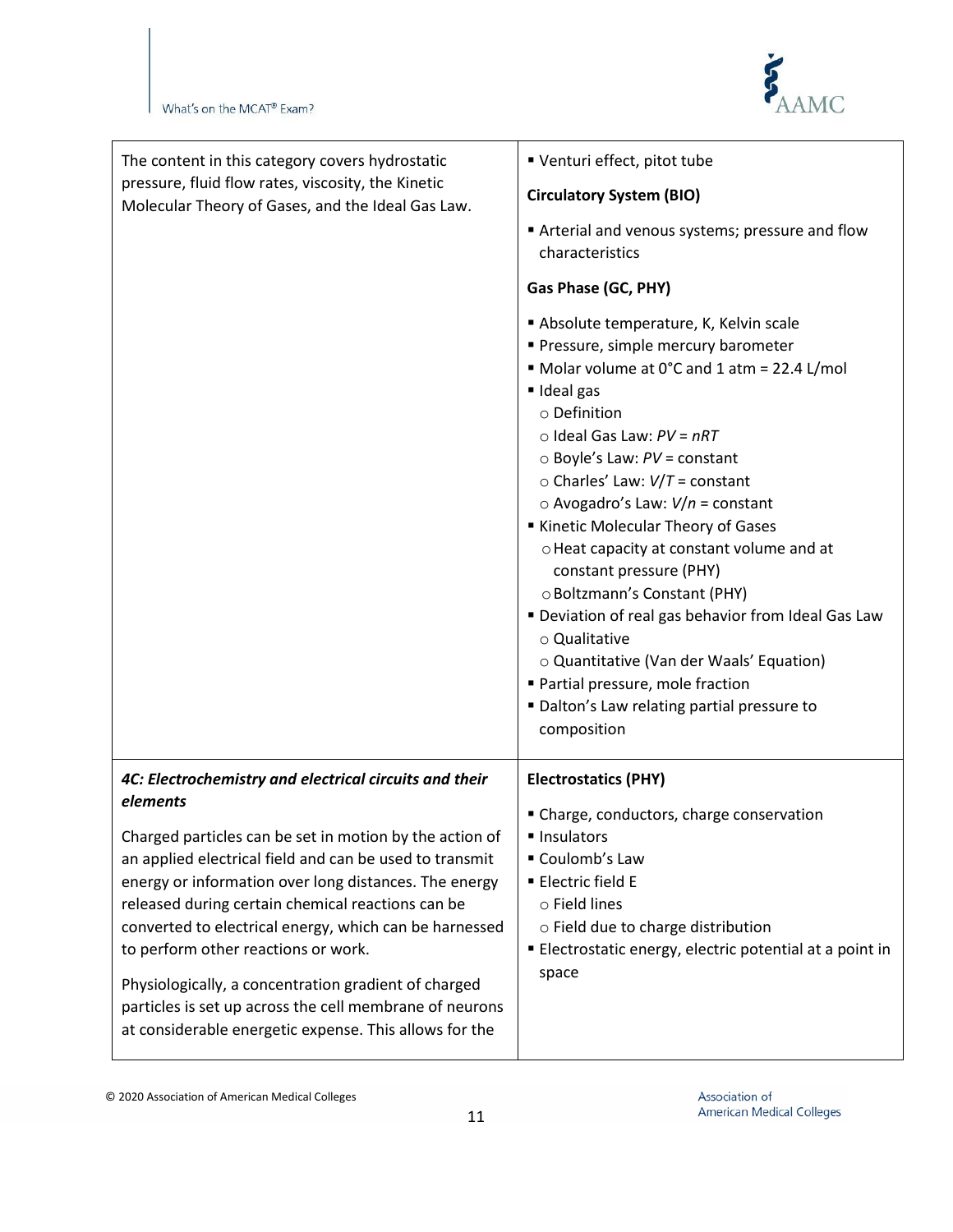

rapid transmission of signals using electrical impulses — changes in the electrical voltage across the membrane — under the action of some external stimulus. The content in this category covers electrical circuit elements, electrical circuits, and electrochemistry. **Circuit Elements (PHY)** ▪ Current *I* = Δ*Q*/Δ*t*, sign conventions, units **Electromotive force, voltage** ■ Resistance oOhm's Law: *I* = *V*/*R* oResistors in series oResistors in parallel oResistivity: *ρ* = *R*•*A*/*L* ■ Capacitance oParallel plate capacitor oEnergy of charged capacitor oCapacitors in series oCapacitors in parallel oDielectrics ■ Conductivity o Metallic o Electrolytic ■ Meters **Magnetism (PHY)** ■ Definition of magnetic field B ■ Motion of charged particles in magnetic fields; Lorentz force **Electrochemistry (GC) Electrolytic cell** o Electrolysis o Anode, cathode o Electrolyte o Faraday's Law relating amount of elements deposited (or gas liberated) at an electrode to current o Electron flow; oxidation and reduction at the electrodes ■ Galvanic or Voltaic cells o Half-reactions o Reduction potentials; cell potential o Direction of electron flow ■ Concentration cell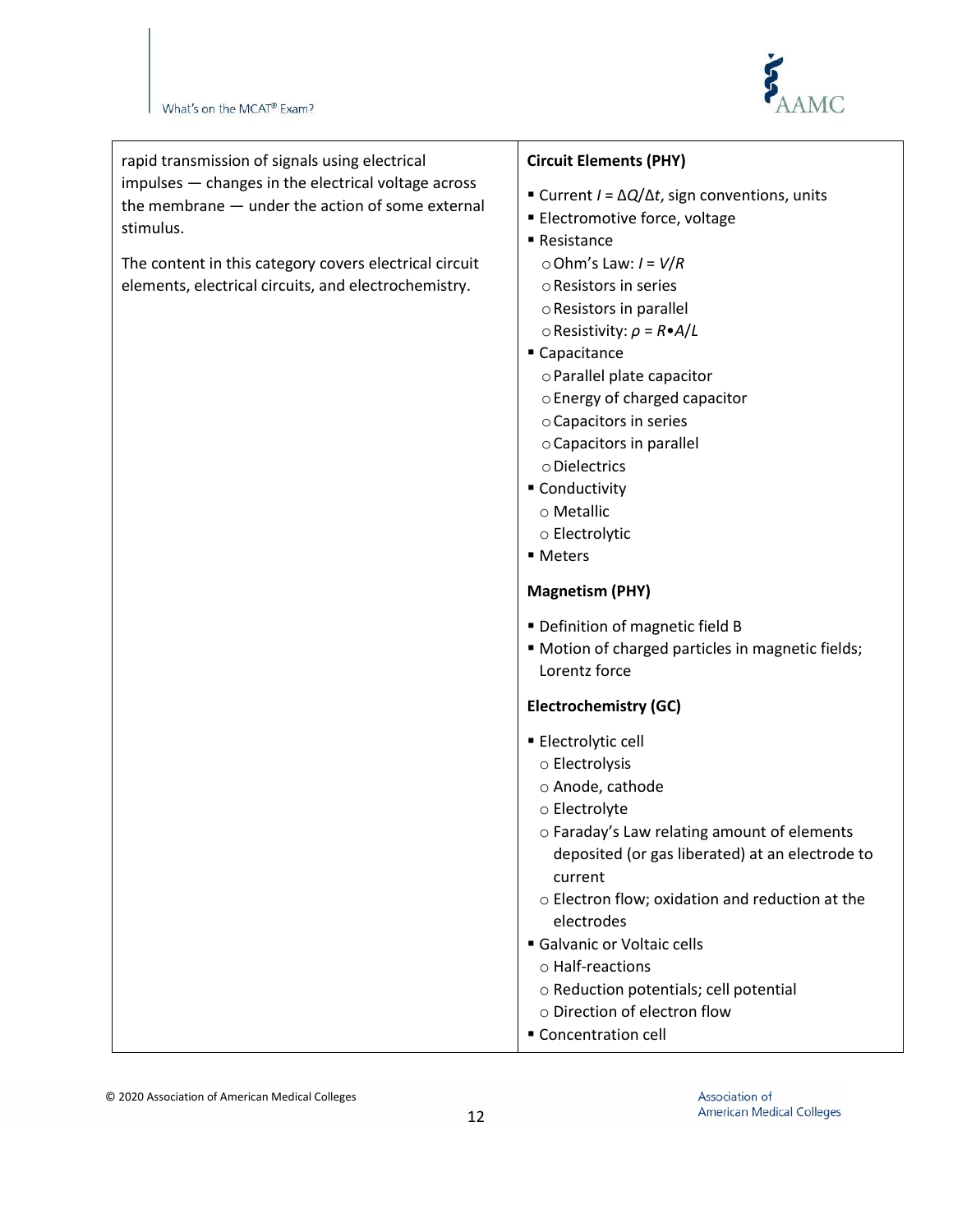

|                                                                                                                                                                                                                                                                                                                                                                                                                                                                                                                                                                                                                                                                                                                                                                                                                                                                                                                                                                                                                                                                                                                                                                                                                                                                                                                                           | ■ Batteries<br>o Electromotive force, voltage<br>o Lead-storage batteries<br>o Nickel-cadmium batteries<br>Specialized Cell - Nerve Cell (BIO)<br>" Myelin sheath, Schwann cells, insulation of axon<br>Nodes of Ranvier: propagation of nerve impulse<br>along axon                                                                                                                                                                                                                                                                                                                                                                                                                                                                                                                                                                                                                                                                   |
|-------------------------------------------------------------------------------------------------------------------------------------------------------------------------------------------------------------------------------------------------------------------------------------------------------------------------------------------------------------------------------------------------------------------------------------------------------------------------------------------------------------------------------------------------------------------------------------------------------------------------------------------------------------------------------------------------------------------------------------------------------------------------------------------------------------------------------------------------------------------------------------------------------------------------------------------------------------------------------------------------------------------------------------------------------------------------------------------------------------------------------------------------------------------------------------------------------------------------------------------------------------------------------------------------------------------------------------------|----------------------------------------------------------------------------------------------------------------------------------------------------------------------------------------------------------------------------------------------------------------------------------------------------------------------------------------------------------------------------------------------------------------------------------------------------------------------------------------------------------------------------------------------------------------------------------------------------------------------------------------------------------------------------------------------------------------------------------------------------------------------------------------------------------------------------------------------------------------------------------------------------------------------------------------|
| 4D: How light and sound interact with matter                                                                                                                                                                                                                                                                                                                                                                                                                                                                                                                                                                                                                                                                                                                                                                                                                                                                                                                                                                                                                                                                                                                                                                                                                                                                                              | Sound (PHY)                                                                                                                                                                                                                                                                                                                                                                                                                                                                                                                                                                                                                                                                                                                                                                                                                                                                                                                            |
| Light is a form of electromagnetic radiation $-$ waves of<br>electric and magnetic fields that transmit energy. The<br>behavior of light depends on its frequency (or<br>wavelength). The properties of light are used in the<br>optical elements of the eye to focus rays of light on<br>sensory elements. When light interacts with matter,<br>spectroscopic changes occur that can be used to<br>identify the material on an atomic or molecular level.<br>Differential absorption of electromagnetic radiation<br>can be used to generate images useful in diagnostic<br>medicine. Interference and diffraction of light waves<br>are used in many analytical and diagnostic techniques.<br>The photon model of light explains why<br>electromagnetic radiation of different wavelengths<br>interacts differently with matter.<br>When mechanical energy is transmitted through solids,<br>liquids, and gases, oscillating pressure waves known as<br>"sound" are generated. Sound waves are audible if the<br>sensory elements of the ear vibrate in response to<br>exposure to these vibrations. The detection of reflected<br>sound waves is used in ultrasound imaging. This<br>noninvasive technique readily locates dense<br>subcutaneous structures, such as bone and cartilage,<br>and is very useful in diagnostic medicine. | Production of sound<br>Relative speed of sound in solids, liquids, and<br>gases<br>Intensity of sound, decibel units, log scale<br>Attenuation (damping)<br>" Doppler Effect: moving sound source or observer,<br>reflection of sound from a moving object<br>■ Pitch<br>Resonance in pipes and strings<br>Ultrasound<br>■ Shock waves<br>Light, Electromagnetic Radiation (PHY)<br>" Concept of Interference; Young's double-slit<br>experiment<br>" Thin films, diffraction grating, single-slit diffraction<br>• Other diffraction phenomena, X-ray diffraction<br>Polarization of light: linear and circular<br>Properties of electromagnetic radiation<br>$\circ$ Velocity equals constant $c$ , in vacuo<br>o Electromagnetic radiation consists of<br>perpendicularly oscillating electric and magnetic<br>fields; direction of propagation is perpendicular<br>to both<br>" Classification of electromagnetic spectrum, photon |
| The content in this category covers the properties of<br>both light and sound and how these energy waves<br>interact with matter.                                                                                                                                                                                                                                                                                                                                                                                                                                                                                                                                                                                                                                                                                                                                                                                                                                                                                                                                                                                                                                                                                                                                                                                                         | energy $E = hf$<br>Visual spectrum, color                                                                                                                                                                                                                                                                                                                                                                                                                                                                                                                                                                                                                                                                                                                                                                                                                                                                                              |

<sup>© 2020</sup> Association of American Medical Colleges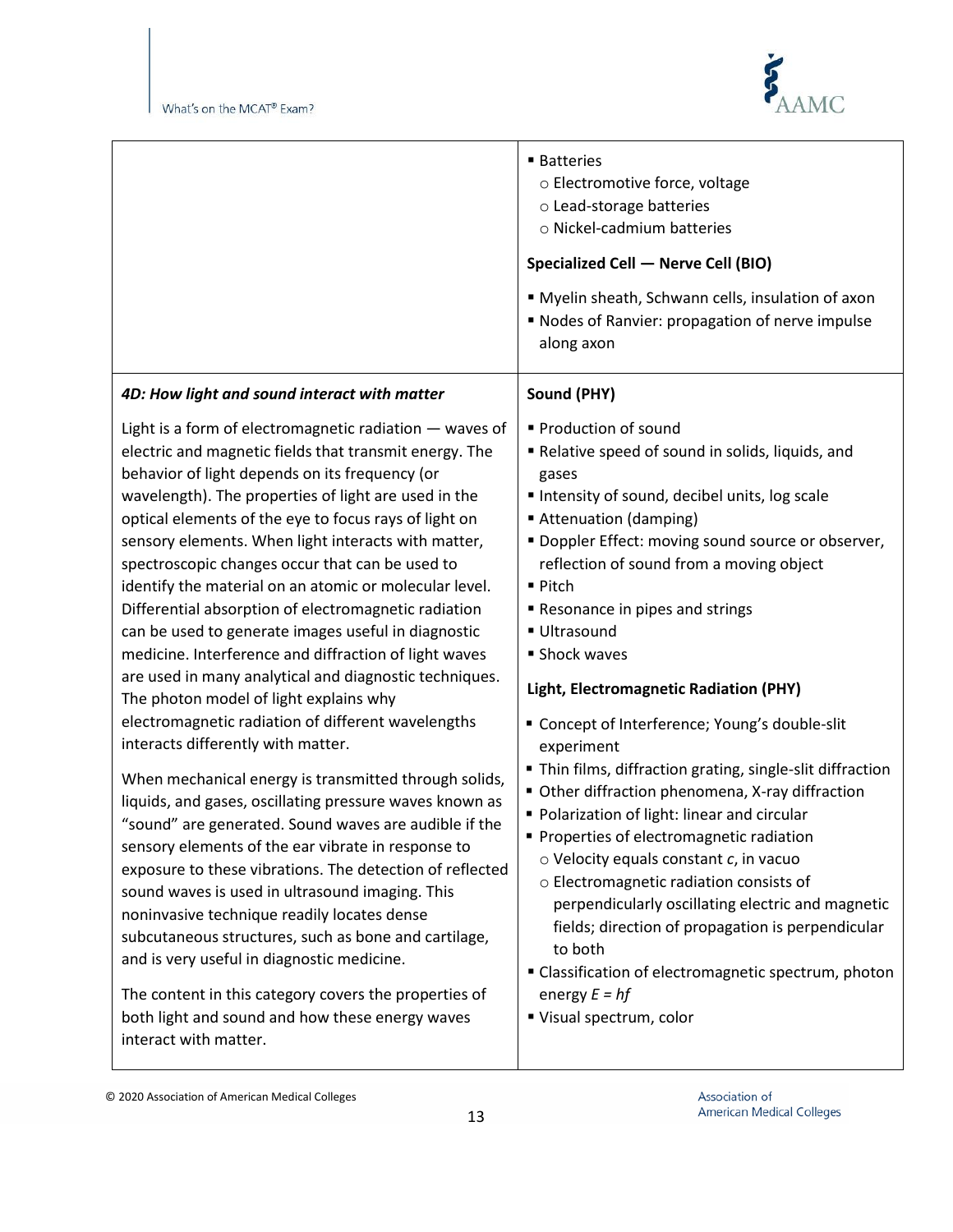

┑

| <b>Molecular Structure and Absorption Spectra (OC)</b>                                                                                                                                                                                                                                                                                                                                                                                                                                                                                                                                                                                                                                |
|---------------------------------------------------------------------------------------------------------------------------------------------------------------------------------------------------------------------------------------------------------------------------------------------------------------------------------------------------------------------------------------------------------------------------------------------------------------------------------------------------------------------------------------------------------------------------------------------------------------------------------------------------------------------------------------|
| Infrared region<br>o Intramolecular vibrations and rotations<br>o Recognizing common characteristic group<br>absorptions, fingerprint region<br>Visible region (GC)<br>o Absorption in visible region gives<br>complementary color (e.g., carotene)<br>o Effect of structural changes on absorption (e.g.,<br>indicators)<br>Ultraviolet region<br>$\circ$ $\pi$ -Electron and nonbonding electron transitions<br>○ Conjugated systems<br>• NMR spectroscopy<br>o Protons in a magnetic field; equivalent protons<br>○ Spin-spin splitting                                                                                                                                            |
| <b>Geometrical Optics (PHY)</b>                                                                                                                                                                                                                                                                                                                                                                                                                                                                                                                                                                                                                                                       |
| Reflection from plane surface: angle of incidence<br>equals angle of reflection<br>Refraction, refractive index n; Snell's law: $n_1$ sin $\vartheta_1$<br>$=$ n <sub>2</sub> sin $\vartheta$ <sub>2</sub><br>Dispersion, change of index of refraction with<br>wavelength<br>" Conditions for total internal reflection<br>■ Spherical mirrors<br>o Center of curvature<br>o Focal length<br>o Real and virtual images<br>Thin lenses<br>$\circ$ Converging and diverging lenses<br>$\circ$ Use of formula $1/p + 1/q = 1/f$ , with sign<br>conventions<br>o Lens strength, diopters<br>" Combination of lenses<br>Lens aberration<br>" Optical Instruments, including the human eye |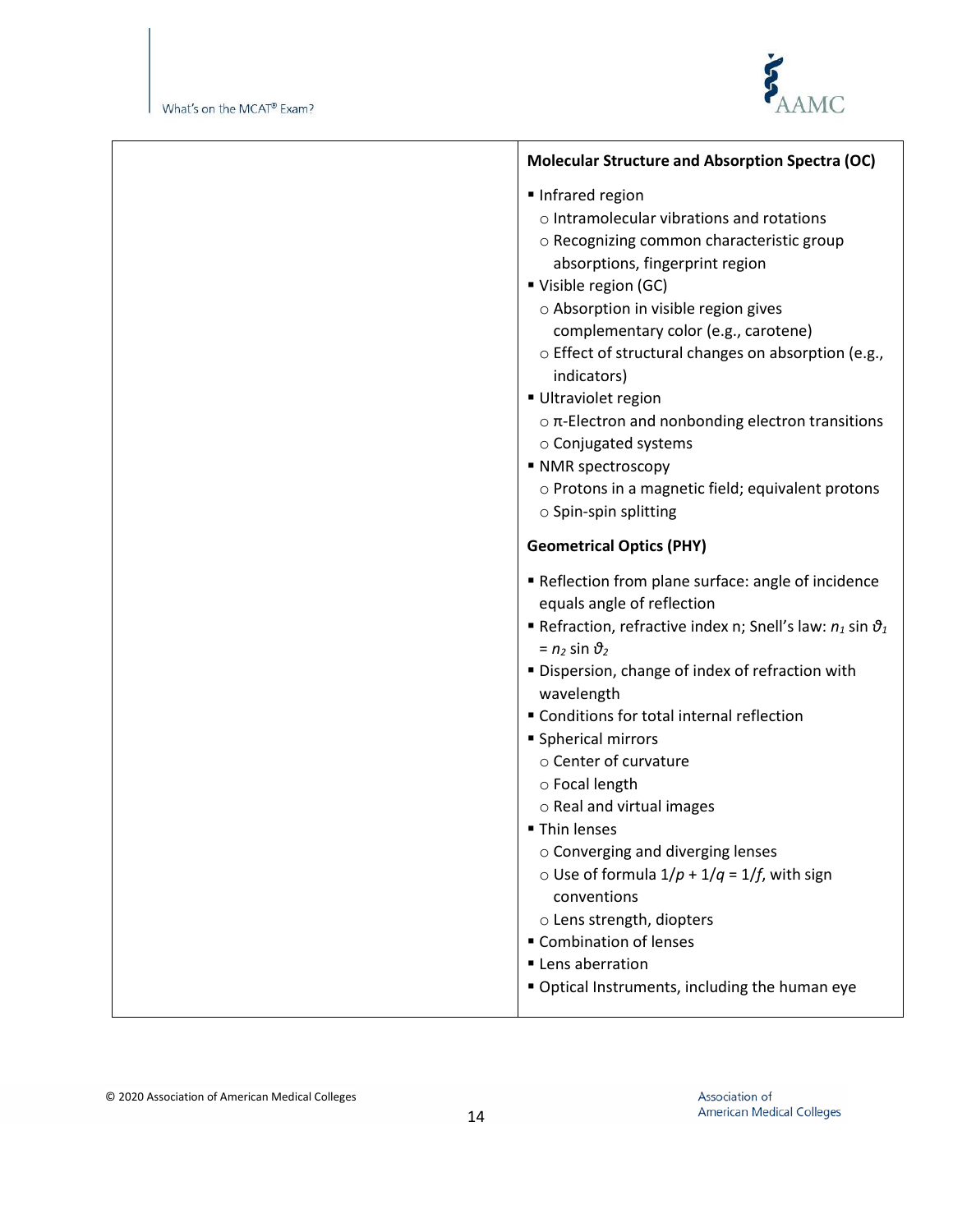

# *4E: Atoms, nuclear decay, electronic structure, and atomic chemical behavior*

Atoms are classified by their *atomic number*: the number of protons in the atomic nucleus, which also includes neutrons. Chemical interactions between atoms are the result of electrostatic forces involving the electrons and the nuclei. Because neutrons are uncharged, they do not dramatically affect the chemistry of any particular type of atom, but they do affect the stability of the nucleus itself.

When a nucleus is unstable, decay results from one of several different processes, which are random but occur at well-characterized average rates. The products of nuclear decay (alpha, beta, and gamma rays) can interact with living tissue, breaking chemical bonds and ionizing atoms and molecules in the process.

The electronic structure of an atom is responsible for its chemical and physical properties. Only discrete energy levels are allowed for electrons. These levels are described individually by quantum numbers. Since the outermost, or *valence*, electrons are responsible for the strongest chemical interactions, a description of these electrons alone is a good first approximation to describe the behavior of any particular type of atom.

Mass spectrometry is an analytical tool that allows characterization of atoms or molecules based on wellrecognized fragmentation patterns and the charge-tomass ratio (*m*/*z*) of ions generated in the gas phase.

The content in this category covers atomic structure, nuclear decay, electronic structure, and the periodic nature of atomic chemical behavior.

# **Atomic Nucleus (PHY, GC)**

- Atomic number, atomic weight
- Neutrons, protons, isotopes
- Nuclear forces, binding energy
- Radioactive decay
	- $\circ$  α, β, γ decay
- o Half-life, exponential decay, semi-log plots
- Mass spectrometer
- Mass spectroscopy

# **Electronic Structure (PHY, GC)**

- Orbital structure of hydrogen atom, principal quantum number *n*, number of electrons per orbital (GC)
- Ground state, excited states
- **EX Absorption and emission line spectral**
- Use of Pauli Exclusion Principle
- Paramagnetism and diamagnetism
- Conventional notation for electronic structure (GC)
- Bohr atom
- **E** Heisenberg Uncertainty Principle
- **Effective nuclear charge (GC)**
- Photoelectric effect

# **The Periodic Table ― Classification of Elements Into Groups by Electronic Structure (GC)**

- Alkali metals
- Alkaline earth metals: their chemical characteristics
- Halogens: their chemical characteristics
- Noble gases: their physical and chemical characteristics
- **Transition metals**
- Representative elements
- Metals and nonmetals
- Oxygen group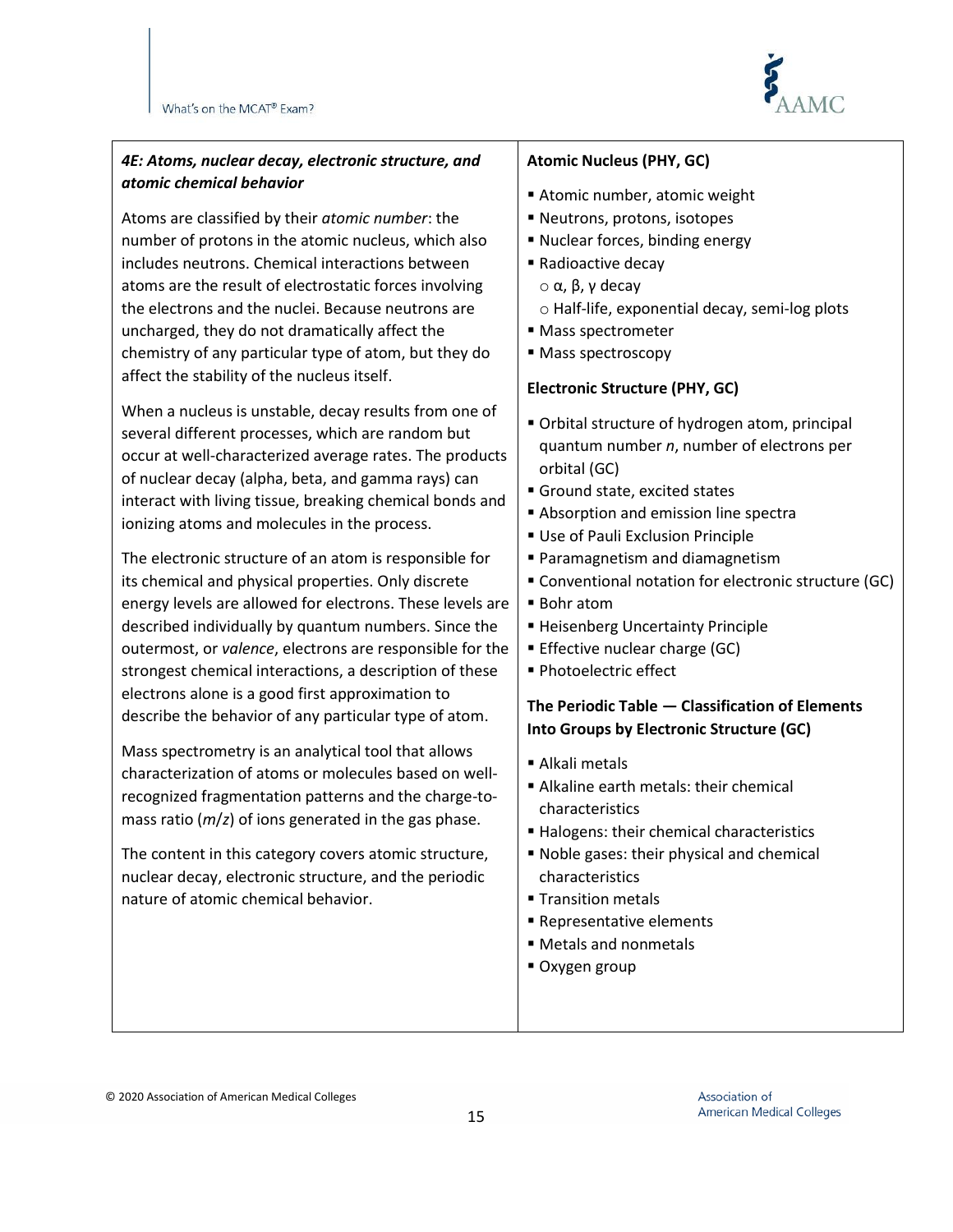

| The Periodic Table - Variations of Chemical<br>Properties with Group and Row (GC)                                                                                                                                                                                                                                                                                                                                                                                                                                                                                |
|------------------------------------------------------------------------------------------------------------------------------------------------------------------------------------------------------------------------------------------------------------------------------------------------------------------------------------------------------------------------------------------------------------------------------------------------------------------------------------------------------------------------------------------------------------------|
| ■ Valence electrons<br>" First and second ionization energy<br>o Definition<br>o Prediction from electronic structure for<br>elements in different groups or rows<br><b>Electron affinity</b><br>o Definition<br>o Variation with group and row<br>■ Electronegativity<br>o Definition<br>o Comparative values for some representative<br>elements and important groups<br><b>Electron shells and the sizes of atoms</b><br>Electron shells and the sizes of ions                                                                                                |
| <b>Stoichiometry (GC)</b>                                                                                                                                                                                                                                                                                                                                                                                                                                                                                                                                        |
| ■ Molecular weight<br><b>Empirical vs. molecular formula</b><br>" Metric units commonly used in the context of<br>chemistry<br>" Description of composition by percent mass<br>• Mole concept, Avogadro's number NA<br>• Definition of density<br>Oxidation number<br>$\circ$ Common oxidizing and reducing agents<br>o Disproportionation reactions<br>Description of reactions by chemical equations<br>o Conventions for writing chemical equations<br>$\circ$ Balancing equations, including redox equations<br>o Limiting reactants<br>o Theoretical yields |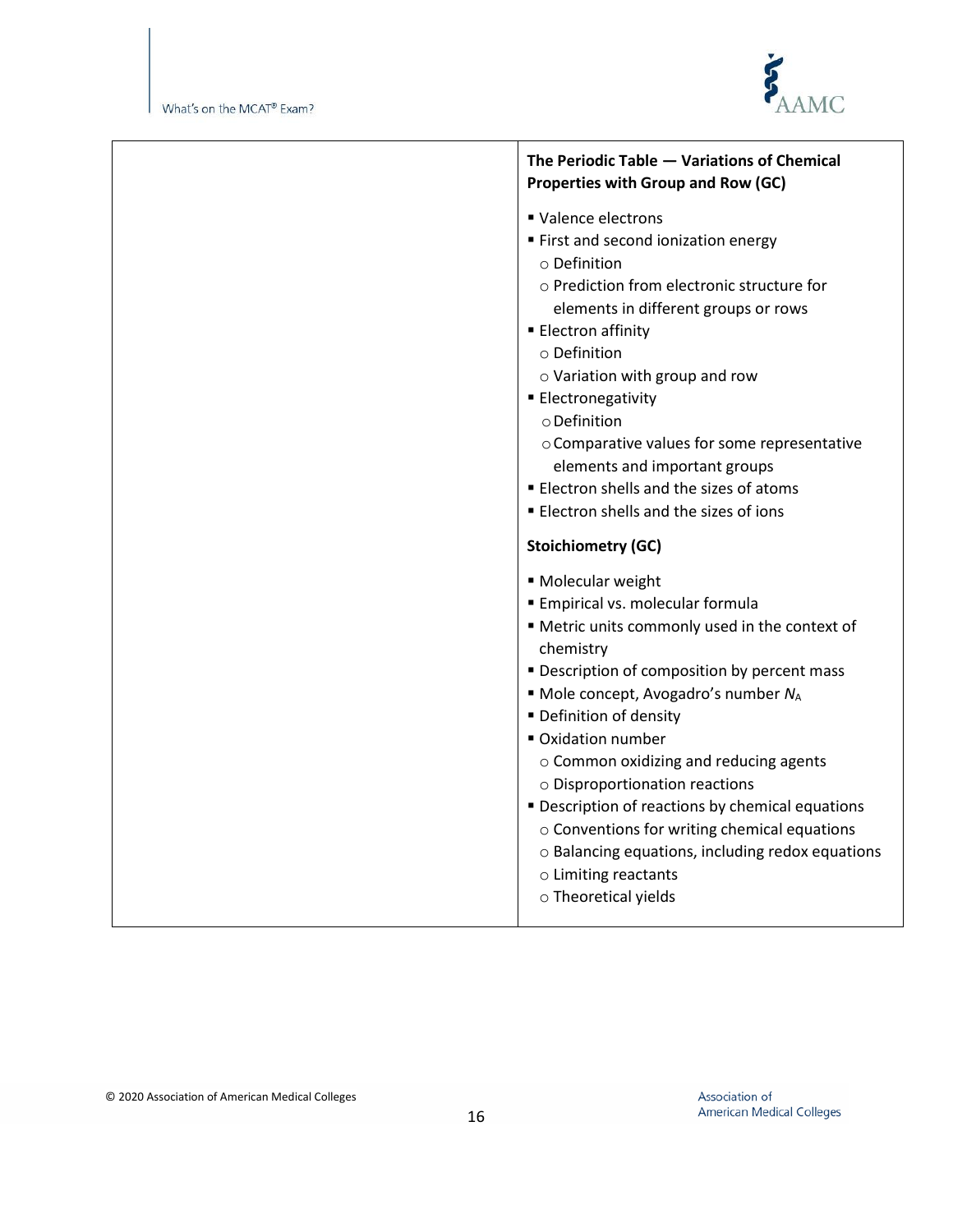

### **Chemical and Physical Foundations of Biological Systems**

### **Foundational Concept 5**

The principles that govern chemical interactions and reactions form the basis for a broader understanding of the molecular dynamics of living systems.

The chemical processes that take place within organisms are readily understood within the framework of the behavior of solutions, thermodynamics, molecular structure, intermolecular interactions, molecular dynamics, and molecular reactivity.

| 5A: Unique nature of water and its solutions                                                                                                                                                                                                                                                                                                                                                                                                                                                                                                     | Acid-Base Equilibria (GC, BC)                                                                                                                                                                                                                                                                                                                                                                                                                                                                                                                                                                                                                                                                                                                                                                                                                                                                                                                                                                                                                                                                    |
|--------------------------------------------------------------------------------------------------------------------------------------------------------------------------------------------------------------------------------------------------------------------------------------------------------------------------------------------------------------------------------------------------------------------------------------------------------------------------------------------------------------------------------------------------|--------------------------------------------------------------------------------------------------------------------------------------------------------------------------------------------------------------------------------------------------------------------------------------------------------------------------------------------------------------------------------------------------------------------------------------------------------------------------------------------------------------------------------------------------------------------------------------------------------------------------------------------------------------------------------------------------------------------------------------------------------------------------------------------------------------------------------------------------------------------------------------------------------------------------------------------------------------------------------------------------------------------------------------------------------------------------------------------------|
| To fully understand the complex and dynamic nature<br>of living systems, it is first necessary to understand the<br>unique nature of water and its solutions. The unique<br>properties of water allow it to strongly interact with<br>and mobilize many types of solutes, including ions.<br>Water is also unique in its ability to absorb energy and<br>buffer living systems from the chemical changes<br>necessary to sustain life.<br>The content in this category covers the nature of<br>solutions, solubility, acids, bases, and buffers. | " Brønsted-Lowry definition of acid, base<br>lonization of water<br>$\circ$ K <sub>w</sub> , its approximate value (K <sub>w</sub> = [H <sup>+</sup> ][OH <sup>-</sup> ] = 10 <sup>-14</sup><br>at 25°C, 1 atm)<br>○ Definition of pH: pH of pure water<br>" Conjugate acids and bases (e.g., $NH_4$ <sup>+</sup> and $NH_3$ )<br>" Strong acids and bases (e.g., nitric, sulfuric)<br>" Weak acids and bases (e.g., acetic, benzoic)<br>o Dissociation of weak acids and bases with or<br>without added salt<br>o Hydrolysis of salts of weak acids or bases<br>o Calculation of pH of solutions of salts of weak<br>acids or bases<br><b>Equilibrium constants <math>K_a</math> and <math>K_b</math>: p<math>K_a</math>, p<math>K_b</math></b><br><b>Buffers</b><br>o Definition and concepts (common buffer systems)<br>o Influence on titration curves<br>Ions in Solutions (GC, BC)<br>Anion, cation: common names, formulas, and<br>charges for familiar ions (e.g., NH <sub>4</sub> <sup>+</sup> ammonium,<br>$PO_4^{3-}$ phosphate, $SO_4^{2-}$ sulfate)<br>Hydration, the hydronium ion |
|                                                                                                                                                                                                                                                                                                                                                                                                                                                                                                                                                  |                                                                                                                                                                                                                                                                                                                                                                                                                                                                                                                                                                                                                                                                                                                                                                                                                                                                                                                                                                                                                                                                                                  |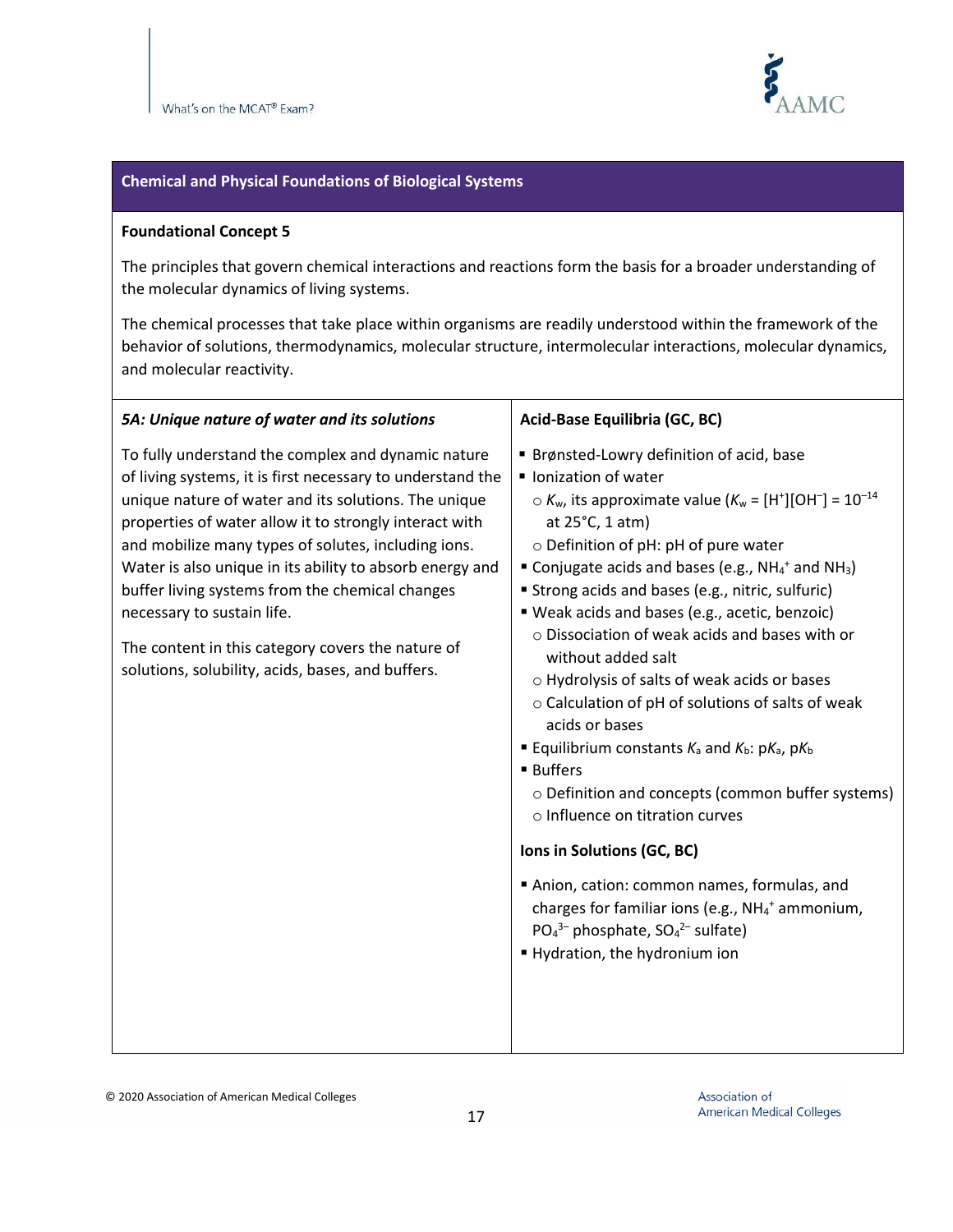

|                                                                                                                                                                                                                                                                                                                                                                                                                                                                                                                                                                                                                                                                                                                                                                                                   | Solubility (GC)                                                                                                                                                                                                                                                                                                                                                                                                                                                                                                                                                                                                                           |
|---------------------------------------------------------------------------------------------------------------------------------------------------------------------------------------------------------------------------------------------------------------------------------------------------------------------------------------------------------------------------------------------------------------------------------------------------------------------------------------------------------------------------------------------------------------------------------------------------------------------------------------------------------------------------------------------------------------------------------------------------------------------------------------------------|-------------------------------------------------------------------------------------------------------------------------------------------------------------------------------------------------------------------------------------------------------------------------------------------------------------------------------------------------------------------------------------------------------------------------------------------------------------------------------------------------------------------------------------------------------------------------------------------------------------------------------------------|
|                                                                                                                                                                                                                                                                                                                                                                                                                                                                                                                                                                                                                                                                                                                                                                                                   | Units of concentration (e.g., molarity)<br>Solubility product constant; the equilibrium<br>expression $K_{sp}$<br>" Common-ion effect, its use in laboratory<br>separations<br>o Complex ion formation<br>o Complex ions and solubility<br>o Solubility and pH                                                                                                                                                                                                                                                                                                                                                                            |
|                                                                                                                                                                                                                                                                                                                                                                                                                                                                                                                                                                                                                                                                                                                                                                                                   | <b>Titration (GC)</b>                                                                                                                                                                                                                                                                                                                                                                                                                                                                                                                                                                                                                     |
|                                                                                                                                                                                                                                                                                                                                                                                                                                                                                                                                                                                                                                                                                                                                                                                                   | ■ Indicators<br>■ Neutralization<br>Interpretation of the titration curves<br>Redox titration                                                                                                                                                                                                                                                                                                                                                                                                                                                                                                                                             |
| 5B: Nature of molecules and intermolecular<br><i>interactions</i>                                                                                                                                                                                                                                                                                                                                                                                                                                                                                                                                                                                                                                                                                                                                 | <b>Covalent Bond (GC)</b>                                                                                                                                                                                                                                                                                                                                                                                                                                                                                                                                                                                                                 |
| Covalent bonding involves the sharing of electrons<br>between atoms. If the result of such interactions is not<br>a network solid, then the covalently bonded substance<br>will be discrete and molecular.<br>The shape of molecules can be predicted based on<br>electrostatic principles and quantum mechanics since<br>only two electrons can occupy the same orbital. Bond<br>polarity (both direction and magnitude) can be<br>predicted based on knowledge of the valence electron<br>structure of the constituent atoms. The strength of<br>intermolecular interactions depends on molecular<br>shape and the polarity of the covalent bonds present.<br>The solubility and other physical properties of<br>molecular substances depend on the strength of<br>intermolecular interactions. | Lewis electron dot formulas<br>o Resonance structures<br>o Formal charge<br>$\circ$ Lewis acids and bases<br>Partial ionic character<br>o Role of electronegativity in determining charge<br>distribution<br>o Dipole moment<br>$\blacksquare$ $\sigma$ and $\pi$ bonds<br>$\circ$ Hybrid orbitals: $sp^3$ , $sp^2$ , sp, and respective<br>geometries<br>o Valence shell electron pair repulsion and the<br>prediction of shapes of molecules (e.g., NH <sub>3</sub> , H <sub>2</sub> O,<br>$CO2$ )<br>o Structural formulas for molecules involving H, C,<br>N, O, F, S, P, Si, Cl<br>o Delocalized electrons and resonance in ions and |
| The content in this category covers the nature of<br>molecules and includes covalent bonding, molecular<br>structure, nomenclature, and intermolecular<br>interactions.                                                                                                                                                                                                                                                                                                                                                                                                                                                                                                                                                                                                                           | molecules<br>Multiple bonding<br>o Effect on bond length and bond energies<br>o Rigidity in molecular structure                                                                                                                                                                                                                                                                                                                                                                                                                                                                                                                           |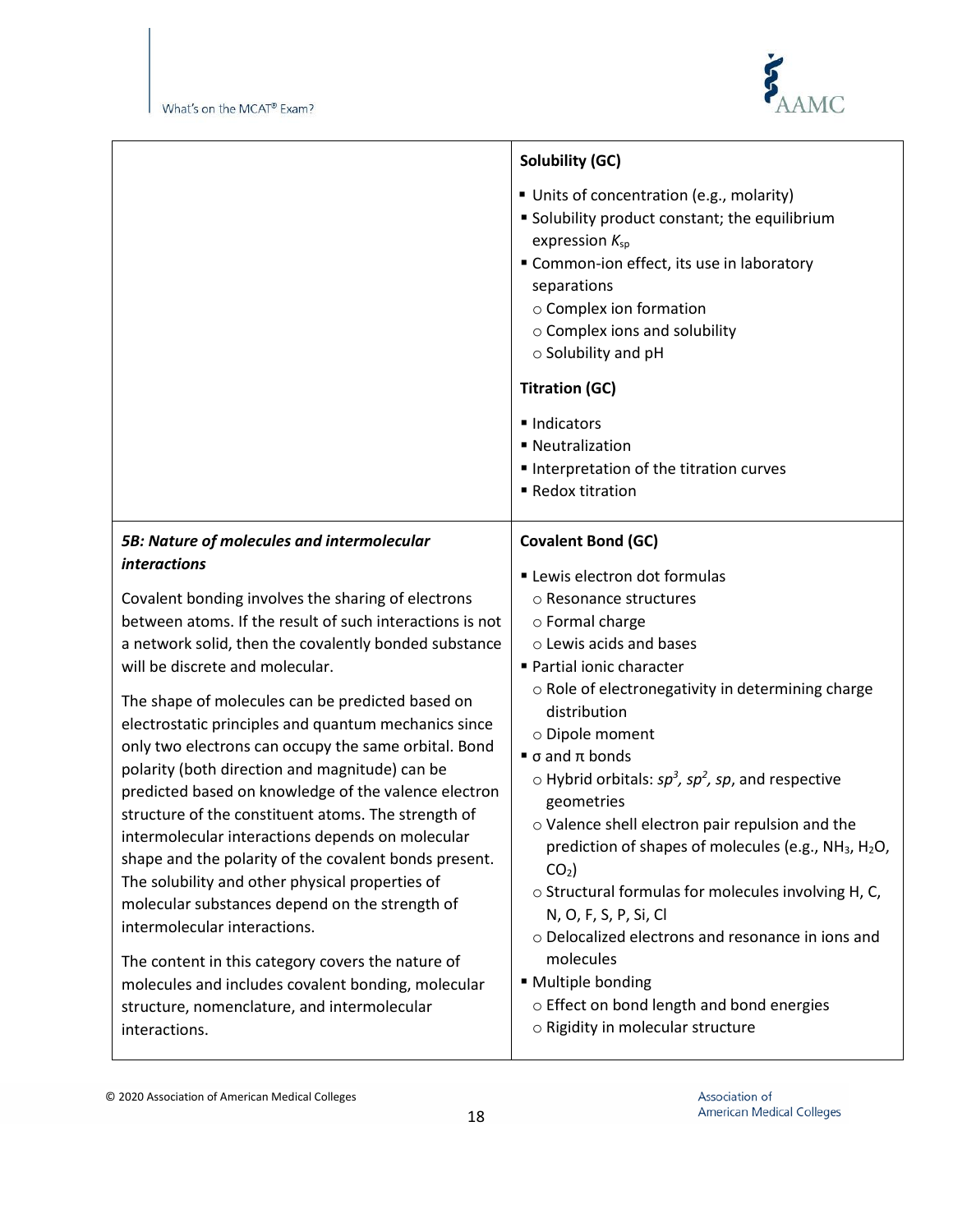

|                                                                                                                                                                                                                                                                                                                                                                                                                                                                                                                                                                                                                                                        | <b>Stereochemistry of covalently bonded molecules</b><br>(OC)<br>o Isomers<br>Structural isomers<br>Stereoisomers (e.g., diastereomers,<br>enantiomers, cis-trans isomers)<br>Conformational isomers<br>o Polarization of light, specific rotation<br>o Absolute and relative configuration<br>$\blacksquare$ Conventions for writing R and S forms<br>$\blacksquare$ Conventions for writing E and Z forms<br>Liquid Phase - Intermolecular Forces (GC)<br>Hydrogen bonding<br>· Dipole Interactions<br>" Van der Waals' Forces (London dispersion forces) |
|--------------------------------------------------------------------------------------------------------------------------------------------------------------------------------------------------------------------------------------------------------------------------------------------------------------------------------------------------------------------------------------------------------------------------------------------------------------------------------------------------------------------------------------------------------------------------------------------------------------------------------------------------------|-------------------------------------------------------------------------------------------------------------------------------------------------------------------------------------------------------------------------------------------------------------------------------------------------------------------------------------------------------------------------------------------------------------------------------------------------------------------------------------------------------------------------------------------------------------|
| <b>5C: Separation and purification methods</b><br>Analysis of complex mixtures of substances -<br>especially biologically relevant materials - typically<br>requires separation of the components. Many<br>methods have been developed to accomplish this<br>task, and the method used is dependent on the types<br>of substances which comprise the mixture. All these<br>methods rely on the magnification of potential<br>differences in the strength of intermolecular<br>interactions.<br>The content in this category covers separation and<br>purification methods including extraction, liquid and<br>gas chromatography, and electrophoresis. | <b>Separations and Purifications (OC, BC)</b><br><b>Extraction: distribution of solute between two</b><br>immiscible solvents<br>■ Distillation<br>" Chromatography: basic principles involved in<br>separation process<br>o Column chromatography<br>Gas-liquid chromatography<br>High-pressure liquid chromatography<br>o Paper chromatography<br>o Thin-layer chromatography<br>Separation and purification of peptides and<br>proteins (BC)<br>o Electrophoresis<br>o Quantitative analysis<br>o Chromatography<br>Size-exclusion<br>• Ion-exchange     |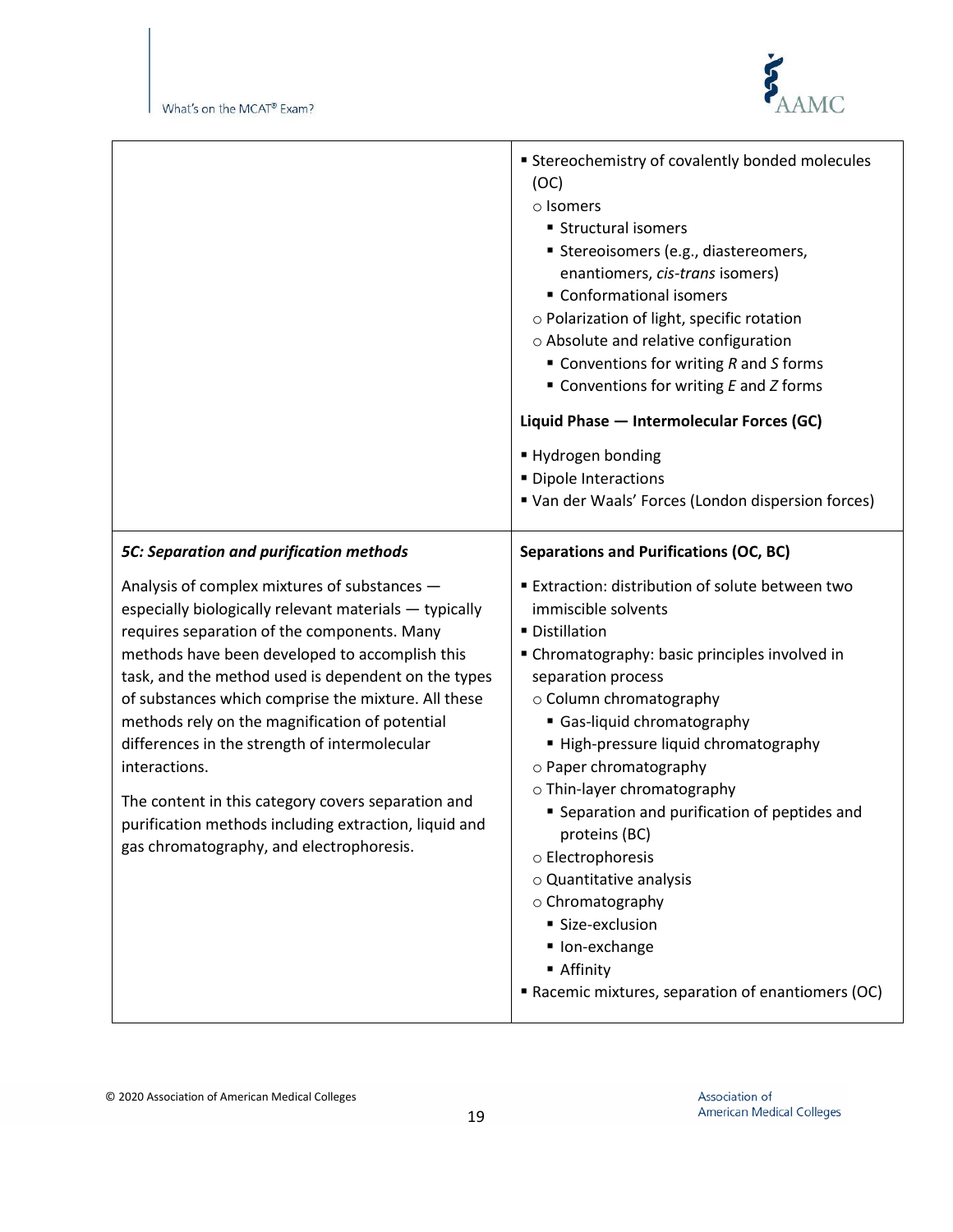

# *5D: Structure, function, and reactivity of biologically relevant molecules*

The structure of biological molecules forms the basis of their chemical reactions including oligomerization and polymerization. Unique aspects of each type of biological molecule dictate their role in living systems, whether providing structure or information storage or serving as fuel and catalysts.

The content in this category covers the structure, function, and reactivity of biologically relevant molecules including the mechanistic considerations that dictate their modes of reactivity.

### **Nucleotides and Nucleic Acids (BC, BIO)**

- Nucleotides and nucleosides: composition o Sugar phosphate backbone
- o Pyrimidine, purine residues
- Deoxyribonucleic acid: DNA; ribonucleic acid: RNA; double helix; RNA structures
- Chemistry (BC)
- Other functions (BC)

### **Amino Acids, Peptides, Proteins (OC, BC)**

- **Amino acids: description** 
	- $\circ$  Absolute configuration at the  $\alpha$  position
	- o Dipolar ions
	- o Classification
		- Acidic or basic
		- **E** Hydrophilic or hydrophobic
	- oSynthesis of α-amino acids (OC)
		- Strecker Synthesis
		- Gabriel Synthesis
- **Peptides and proteins: reactions** 
	- o Sulfur linkage for cysteine and cystine
	- o Peptide linkage: polypeptides and proteins
	- o Hydrolysis (BC)
- General principles
	- o Primary structure of proteins
	- o Secondary structure of proteins
	- o Tertiary structure of proteins
	- o Isoelectric point

### **The Three-Dimensional Protein Structure (BC)**

- Conformational stability
	- o Hydrophobic interactions
	- o Solvation layer (entropy)
- **Quaternary structure**
- Denaturing and folding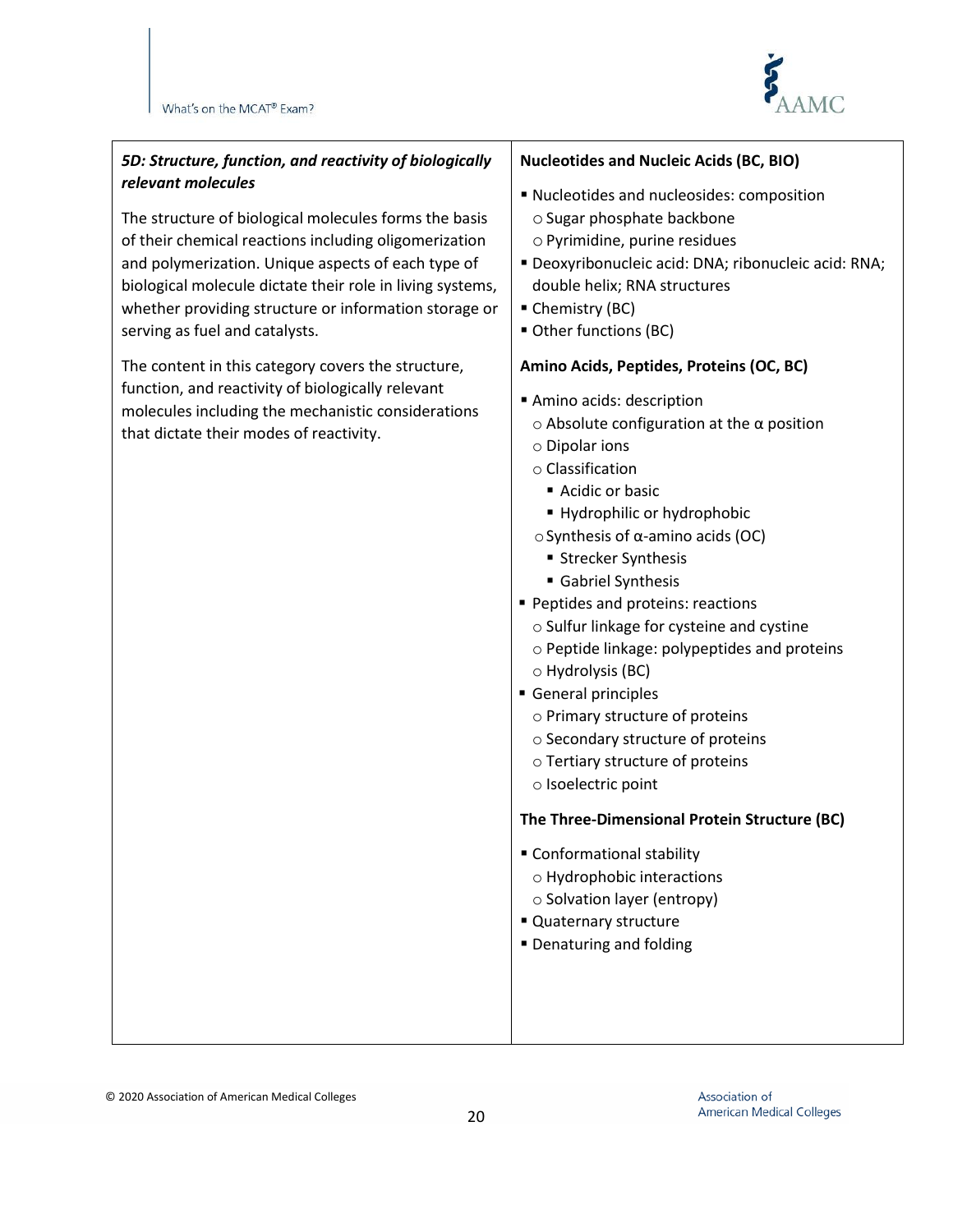

### **Nonenzymatic Protein Function (BC)**

- Binding
- **Immune system**
- Motor

# **Lipids (BC, OC)**

- Description, types
	- o Storage
		- Triacyl glycerols
		- **Filter Free fatty acids: saponification**
	- o Structural
		- Phospholipids and phosphatids
		- Sphingolipids (BC)
		- Waxes
	- oSignals, cofactors
		- Fat-soluble vitamins
		- Steroids
		- Prostaglandins (BC)

# **Carbohydrates (OC)**

- Description
	- oNomenclature and classification, common names
	- oAbsolute configuration
	- oCyclic structure and conformations of hexoses
	- oEpimers and anomers
- **E** Hydrolysis of the glycoside linkage
- Keto-enol tautomerism of monosaccharides
- Disaccharides (BC)
- Polysaccharides (BC)

# **Aldehydes and Ketones (OC)**

- Description
	- oNomenclature
	- oPhysical properties
- Important reactions

o Nucleophilic addition reactions at C=O bond

- Acetal, hemiacetal
- Imine, enamine
- Hydride reagents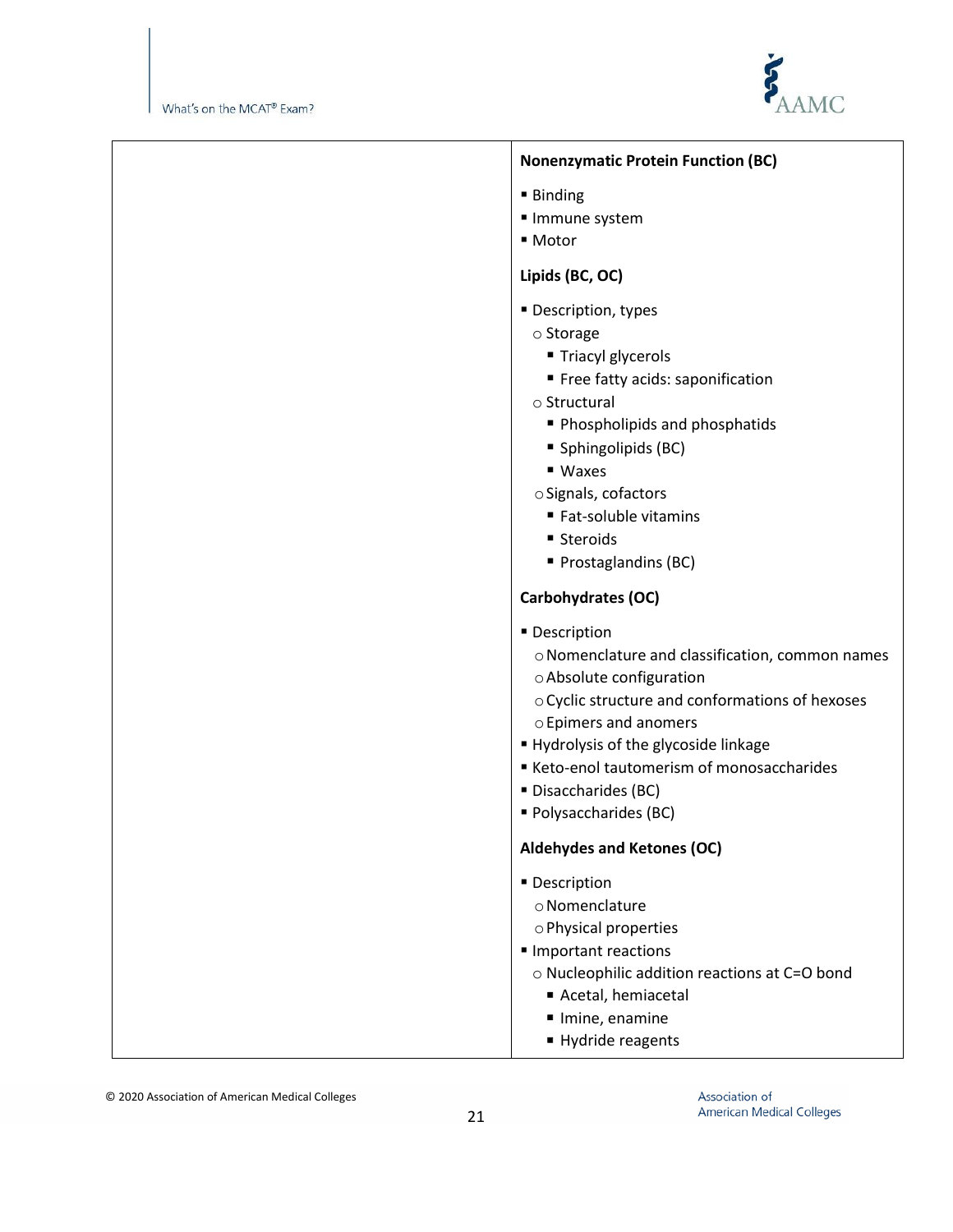

٦

| ■ Cyanohydrin<br>$\circ$ Oxidation of aldehydes<br>o Reactions at adjacent positions: enolate<br>chemistry                                                                                                                                                                 |  |
|----------------------------------------------------------------------------------------------------------------------------------------------------------------------------------------------------------------------------------------------------------------------------|--|
| Example Keto-enol tautomerism ( $\alpha$ -racemization)<br>Aldol condensation, retro-aldol<br>Kinetic vs. thermodynamic enolate<br>General principles<br>o Effect of substituents on reactivity of C=O; steric<br>hindrance<br>$\circ$ Acidity of $\alpha$ -H; carbanions  |  |
| Alcohols (OC)                                                                                                                                                                                                                                                              |  |
| ■ Description<br>o Nomenclature<br>$\circ$ Physical properties (acidity, hydrogen bonding)<br>Important reactions<br>○ Oxidation<br>$\circ$ Substitution reactions: $S_N1$ or $S_N2$<br>o Protection of alcohols<br>o Preparation of mesylates and tosylates               |  |
| <b>Carboxylic Acids (OC)</b>                                                                                                                                                                                                                                               |  |
| <b>• Description</b><br>o Nomenclature<br>o Physical properties<br>Important reactions<br>$\circ$ Carboxyl group reactions<br>Amides (and lactam), esters (and lactone),<br>anhydride formation<br>Reduction<br>Decarboxylation<br>o Reactions at 2-position, substitution |  |
| Acid Derivatives (Anhydrides, Amides, Esters) (OC)                                                                                                                                                                                                                         |  |
| <b>• Description</b><br>o Nomenclature<br>o Physical properties<br>Important reactions                                                                                                                                                                                     |  |

o Nucleophilic substitution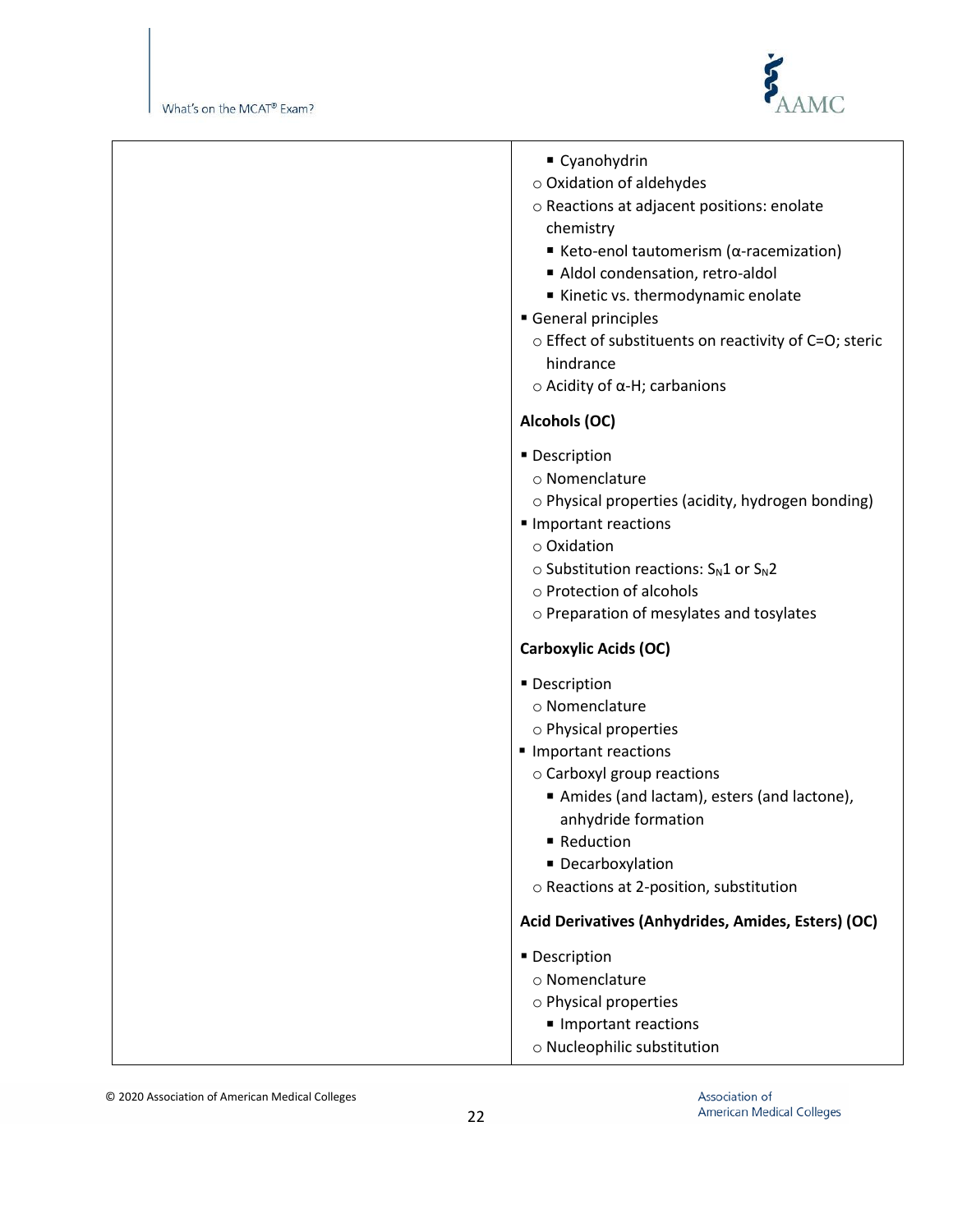

|                                                                                                                                                                                                                                                                                                                                                                                                                                                                                                                                                                                                                                                                                                                                                                                                                                     | o Transesterification<br>o Hydrolysis of amides<br>General principles<br>$\circ$ Relative reactivity of acid derivatives<br>o Steric effects<br>o Electronic effects<br>$\circ$ Strain (e.g., $\beta$ -lactams)                                                                                                                                                                                                            |
|-------------------------------------------------------------------------------------------------------------------------------------------------------------------------------------------------------------------------------------------------------------------------------------------------------------------------------------------------------------------------------------------------------------------------------------------------------------------------------------------------------------------------------------------------------------------------------------------------------------------------------------------------------------------------------------------------------------------------------------------------------------------------------------------------------------------------------------|----------------------------------------------------------------------------------------------------------------------------------------------------------------------------------------------------------------------------------------------------------------------------------------------------------------------------------------------------------------------------------------------------------------------------|
|                                                                                                                                                                                                                                                                                                                                                                                                                                                                                                                                                                                                                                                                                                                                                                                                                                     | Phenols (OC, BC)                                                                                                                                                                                                                                                                                                                                                                                                           |
|                                                                                                                                                                                                                                                                                                                                                                                                                                                                                                                                                                                                                                                                                                                                                                                                                                     | " Oxidation and reduction (e.g., hydroquinones,<br>ubiquinones): biological 2e <sup>-</sup> redox centers                                                                                                                                                                                                                                                                                                                  |
|                                                                                                                                                                                                                                                                                                                                                                                                                                                                                                                                                                                                                                                                                                                                                                                                                                     | <b>Polycyclic and Heterocyclic Aromatic Compounds</b><br>(OC, BC)                                                                                                                                                                                                                                                                                                                                                          |
|                                                                                                                                                                                                                                                                                                                                                                                                                                                                                                                                                                                                                                                                                                                                                                                                                                     | <b>Biological aromatic heterocycles</b>                                                                                                                                                                                                                                                                                                                                                                                    |
| 5E: Principles of chemical thermodynamics and                                                                                                                                                                                                                                                                                                                                                                                                                                                                                                                                                                                                                                                                                                                                                                                       | Enzymes (BC, BIO)                                                                                                                                                                                                                                                                                                                                                                                                          |
| kinetics                                                                                                                                                                                                                                                                                                                                                                                                                                                                                                                                                                                                                                                                                                                                                                                                                            | • Classification by reaction type                                                                                                                                                                                                                                                                                                                                                                                          |
| The processes that occur in living systems are<br>dynamic, and they follow the principles of chemical<br>thermodynamics and kinetics. The position of<br>chemical equilibrium is dictated by the relative<br>energies of products and reactants. The rate at which<br>chemical equilibrium is attained is dictated by a<br>variety of factors: concentration of reactants,<br>temperature, and the amount of catalyst (if any).<br>Biological systems have evolved to harness energy and<br>use it in very efficient ways to support all processes of<br>life, including homeostasis and anabolism. Biological<br>catalysts, known as enzymes, have evolved that allow<br>all the relevant chemical reactions required to sustain<br>life to occur both rapidly and efficiently and under the<br>narrow set of conditions required. | ■ Mechanism<br>$\circ$ Substrates and enzyme specificity<br>○ Active-site model<br>o Induced-fit model<br>$\circ$ Cofactors, coenzymes, and vitamins<br>■ Kinetics<br>○ General (catalysis)<br>o Michaelis-Menten<br>$\circ$ Cooperativity<br>o Effects of local conditions on enzyme activity<br>■ Inhibition<br>■ Regulatory enzymes<br>o Allosteric<br>o Covalently modified<br><b>Principles of Bioenergetics (BC)</b> |
| The content in this category covers all principles of<br>chemical thermodynamics and kinetics including<br>enzymatic catalysis.                                                                                                                                                                                                                                                                                                                                                                                                                                                                                                                                                                                                                                                                                                     | ■ Bioenergetics/thermodynamics<br>$\circ$ Free energy, $K_{eq}$<br>o Concentration<br>■ Phosphorylation/ATP<br>$\circ$ ATP hydrolysis $\Delta G \ll 0$                                                                                                                                                                                                                                                                     |